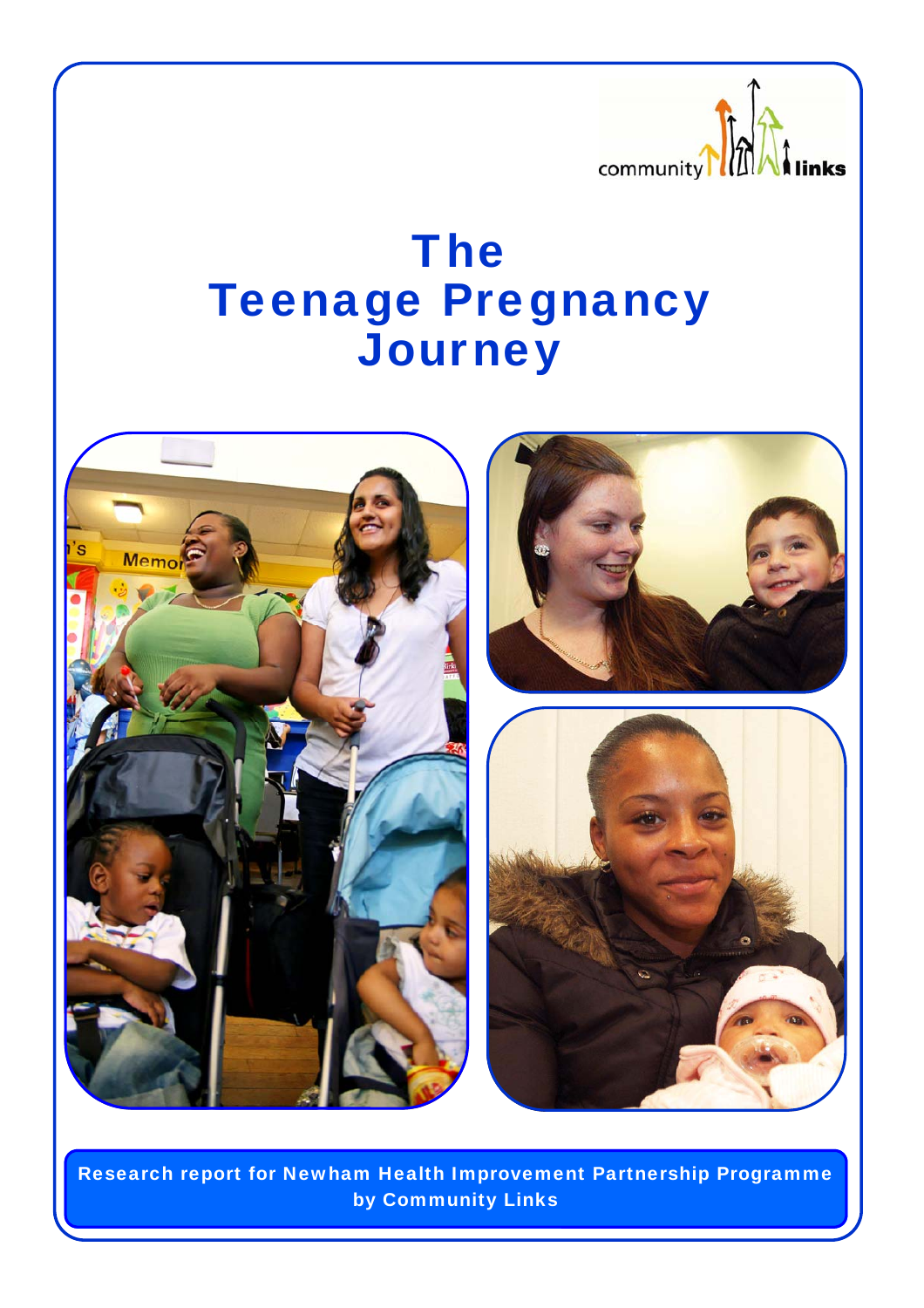#### **© Community Links 2011**

The right to be identified as the author of this work has been asserted in accordance with the Copyright, Designs and Patents Act 1988.

All rights reserved. No part of this publication may be reproduced, stored in a retrieval system or transmitted in any form, or by any means (electronic, mechanical or otherwise) without the advance consent, in writing, of both the copyright owner and the publisher. However, brief passages may be reproduced for non-commercial or training purposes provided the source is acknowledged and the publisher is informed.

Community Links 105 Barking Road Canning Town London E16 4HQ

Community Links Trust Ltd. – a charity registered in England. Registered Charity number 1018517 and Registered Company Number 2661182

#### **Acknowledgements**

Community Links would like to thank the Health Improvement and Prevention Programme for supporting this work, in particular Monica Thomas and Joanna Smith, and the HIPP Steering Group. We are grateful to all of the organisations that participated in the research, and would like to sincerely thank them for their contributions. Finally we would like to thank the teen parents who took part in this research, without them this report would not have been possible.

#### **Project Team**

The project team included WeiHsi Hu, Aaron Barbour and Zoraida Colorado. The researchers were Simone McDonald and Cherelle Faisal who were supported and coordinated by Angela Jaspar and Candy Buckler. This report was written by WeiHsi Hu, with contributions from the linksUK team.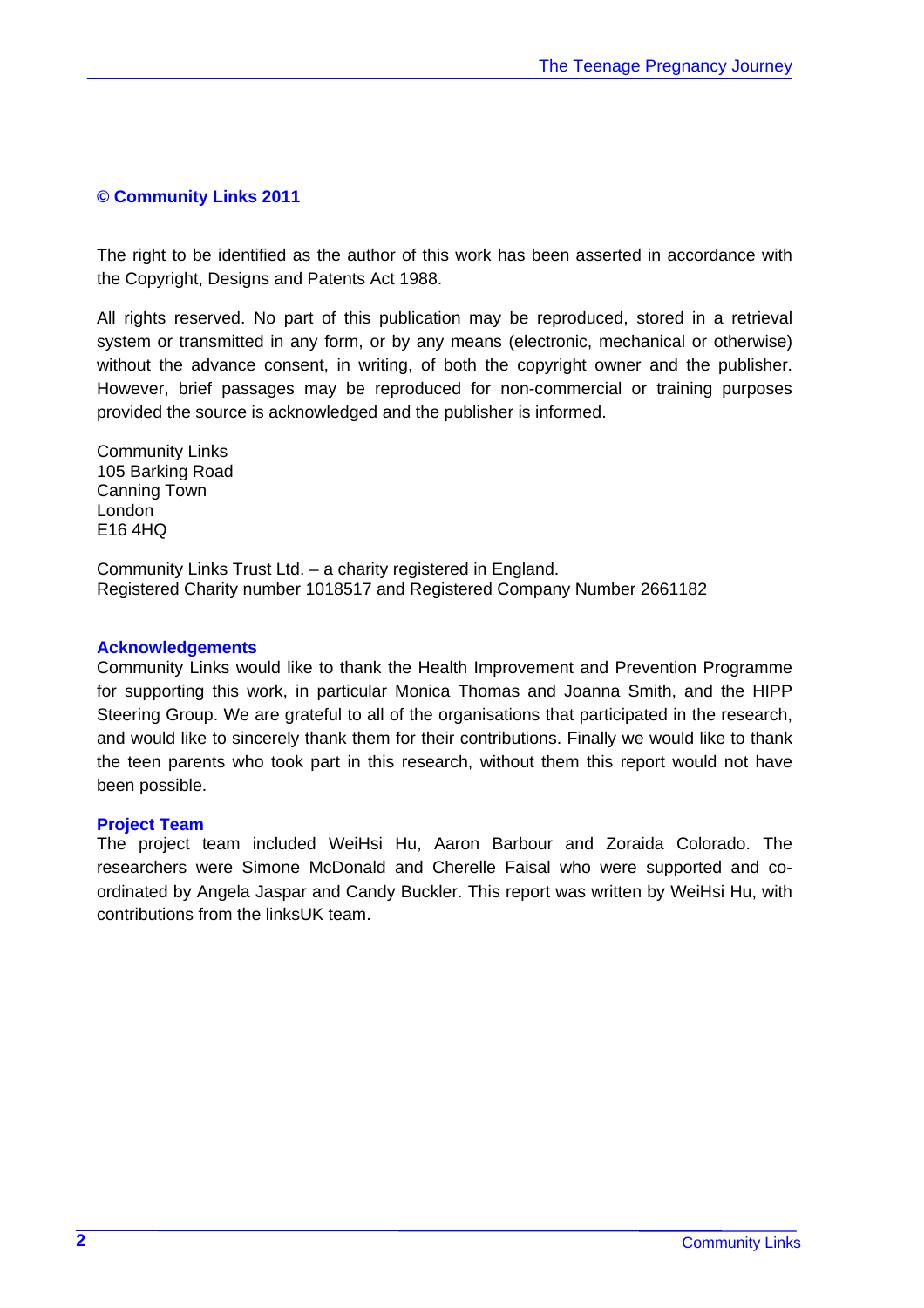# **Contents**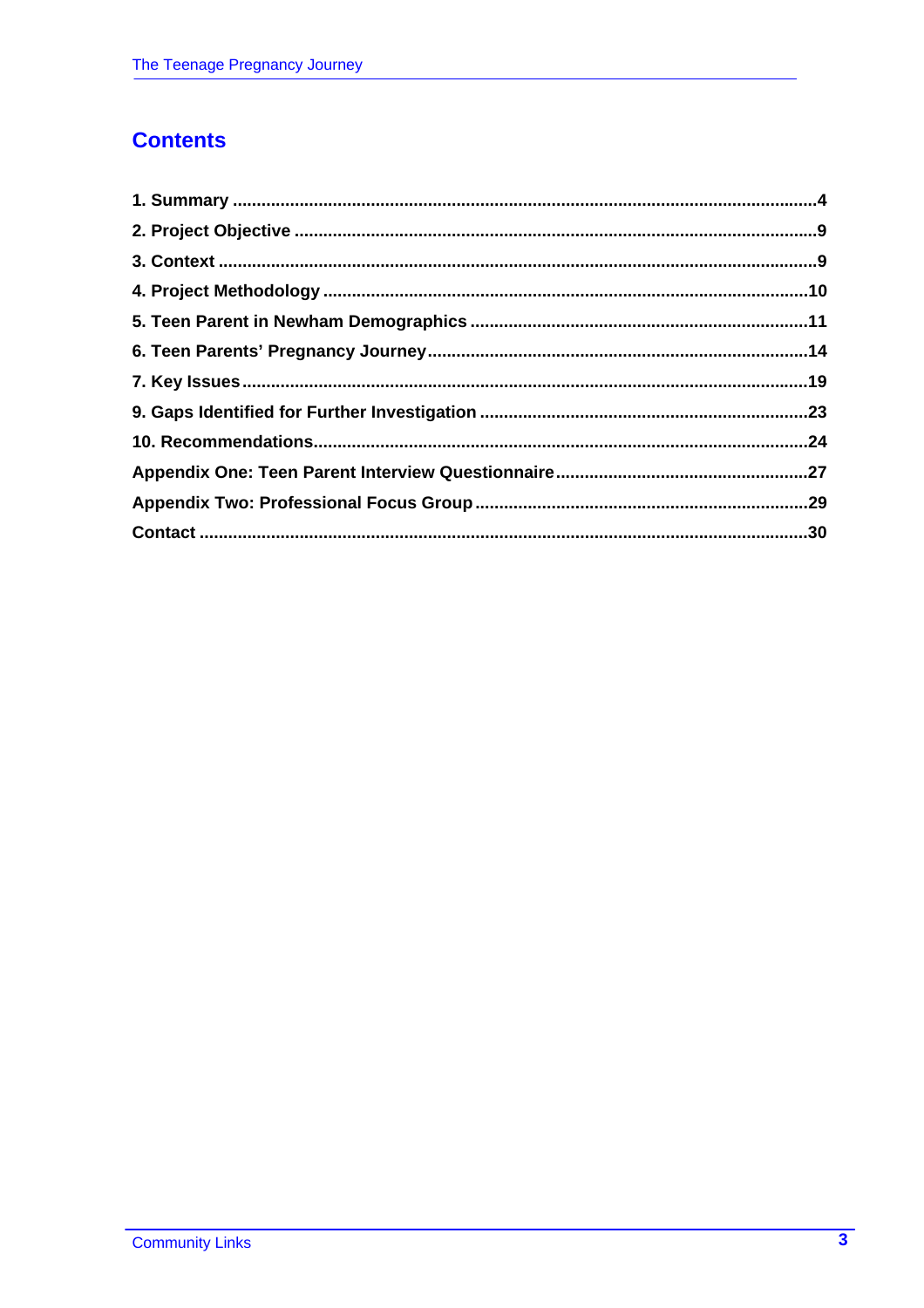# **1. Summary**

## **a) Objective**

NHS Newham's Health Improvement and Prevention Programme (HIPP) commissioned Community Links to research to into Newham's teenage parents and young parents' social and emotional well-being needs and the related cultural issues amongst different demographic groups. The research outcome will be used to inform relevant local service delivery and commissioning.

#### **b) Methodology**

The project used a participatory action research methodology. A small group of teenage and young parents were recruited and trained as peer researchers to shape the research design, conduct 15 interviews and support the analysis and recommendation development.

Alongside this qualitaitve research two workshops were held with ten local (Newham-based) professionals who work with teen/young parents to understand their perspectives and experiences of teen/young parents' social and emotional needs and cultural issues.

#### **c) Key Findings**

Teen parents undertake a journey from discovering they are pregnant, the pregnancy itself, after the birth, returning to education and employment.

Similar to adults, the three main worries teens have when they first find out about any unplanned pregnancy are:

- Deciding if they should keep the baby Pregnant teenagers need open-minded and judgement-free advice on how to make this tough decision and they also need information on the options and the risks (physical and emotional) involved in each choice.
- Apprehension about the reaction of family and friends Pregnant teens are typically initially hesitant and have a sense of helplessness before sharing the news with their family and friends, particularly as most of the pregnancies are not planned. Most teenagers, as expected, are dependent on their family for financial, emotional, and social support. Without independence, breaking the news to family can mean being trapped in potentially physical and emotional abusive situations or being thrown out onto the streets.
- Concerns for their futureEducation and career planning can be a key support for pregnant teenagers at the beginning stages of their pregnancy to help lessen the fear of an unknown future.

During their pregnancy teenagers often worry about the pain associated with the birthing process, and about the health of the baby. Through the normal maternity pathway they will receive this medical support. This is also the period when pregnant teens start seeking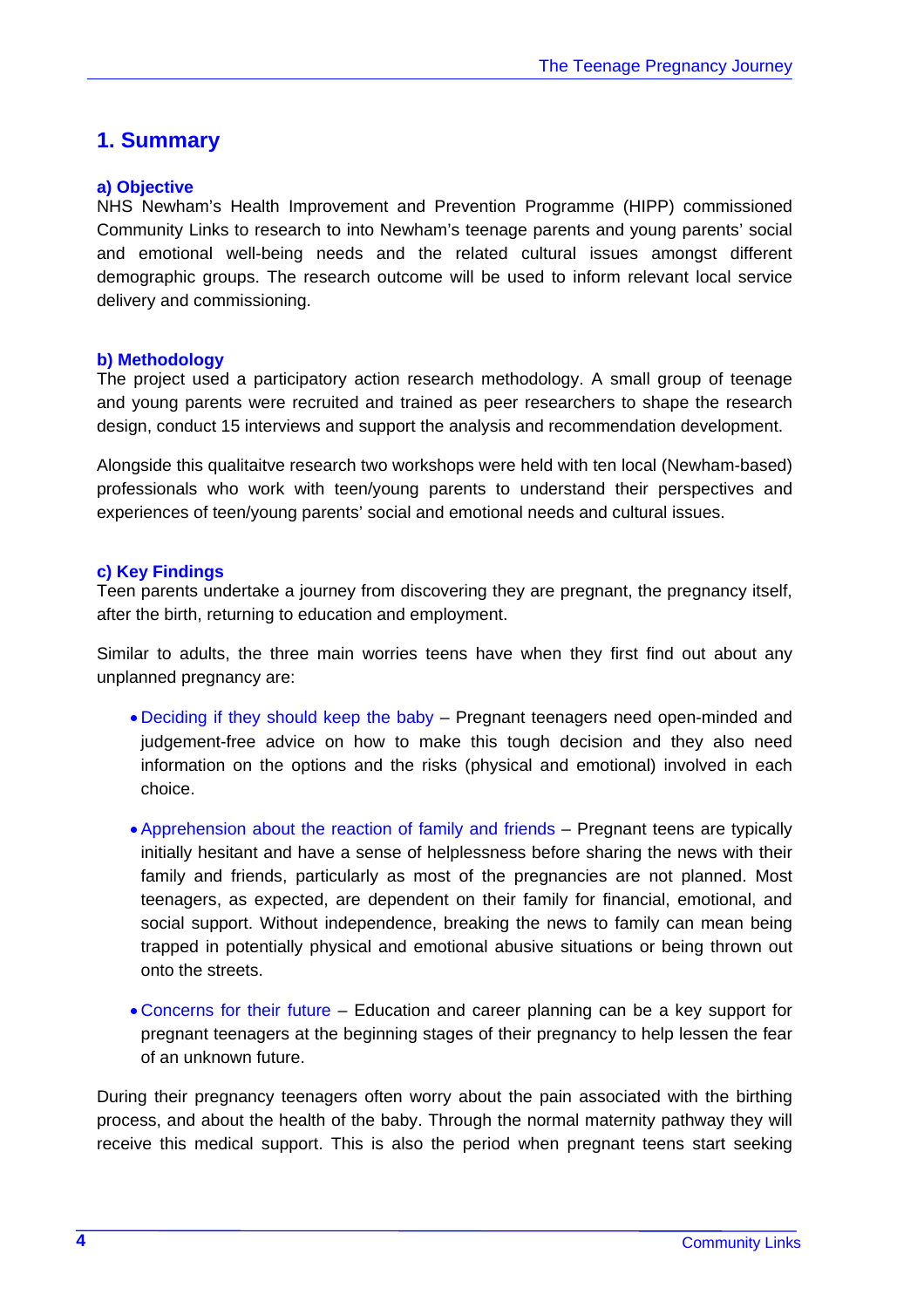supports with financial issues such as housing and welfare benefits to help pay for the cost of raising a child.

Teen parents experience a wide range of emotions once the baby is born. Some experience post-natal depression, and others feel insecure, fearful, isolated, helpless, but on the other hand many felt a sense of fulfilment, elation and happiness. Similar to any parents, the teen parents found the initial period of baby-caring to be exciting yet difficult. Teenage parents tend not to ask professionals for help when it comes to taking care of the babies, rather turning to family or friends.

The timeline for teenage parents planning to go back to education or employment ranges from once their child reaches a year old, ready for full-time nursery, to four years old and them attending primary school. The challenges teenage parents foresee in returning to education or employment are finding adequate and affordable childcare, emotional attachment with the baby, the transition from child-caring mode to education or employment, and planning and scheduling the two priorities – work or education and their babies, and possibly a third priority, their family.

#### **d) Key Issues**

- Family and Friends and Relationships Family is a very important part of the support network for teen parents. They are often the first line of support for those who maintain a relatively good relationship with their family. This means that pregnant teenagers who are not on good terms with their family are missing a big part of their support network. Typically friends and the community form the alternative support network, but if their teenage friends are not around, teenage parents can be very isolated.
- Socialising need for Teen Parents and Babies There seems to be a real need for providing a space for activities that allow teenage parents and toddlers to socialise. Most of the teenage parents do not have any opportunities to meet with other teenage parents, and are lacking opportunities to socialise. Activities include swimming, painting, baby yoga, baby massage, trip to the farm, playing balls at the park, and baby gym.
- Accessing Support and Services The main reasons given for not accessing support services or attending activities such as parent and toddler groups are that teenage parents can feel judged by professionals or other parents, do not feel welcomed at certain services or groups, and do not feel that they belong in particular facilities. Connexions services have been cited numerous times as a source of support that teenage parents access because of the previously established relationships or the services reputation amongst the younger population as helpful and friendly.
- Housing Needs Housing is a big and challenging issue for teenage parents in Newham. Many teen parents cannot find suitable housing in Newham due to the high rent cost, low quality of housing, and low availability of housing stock.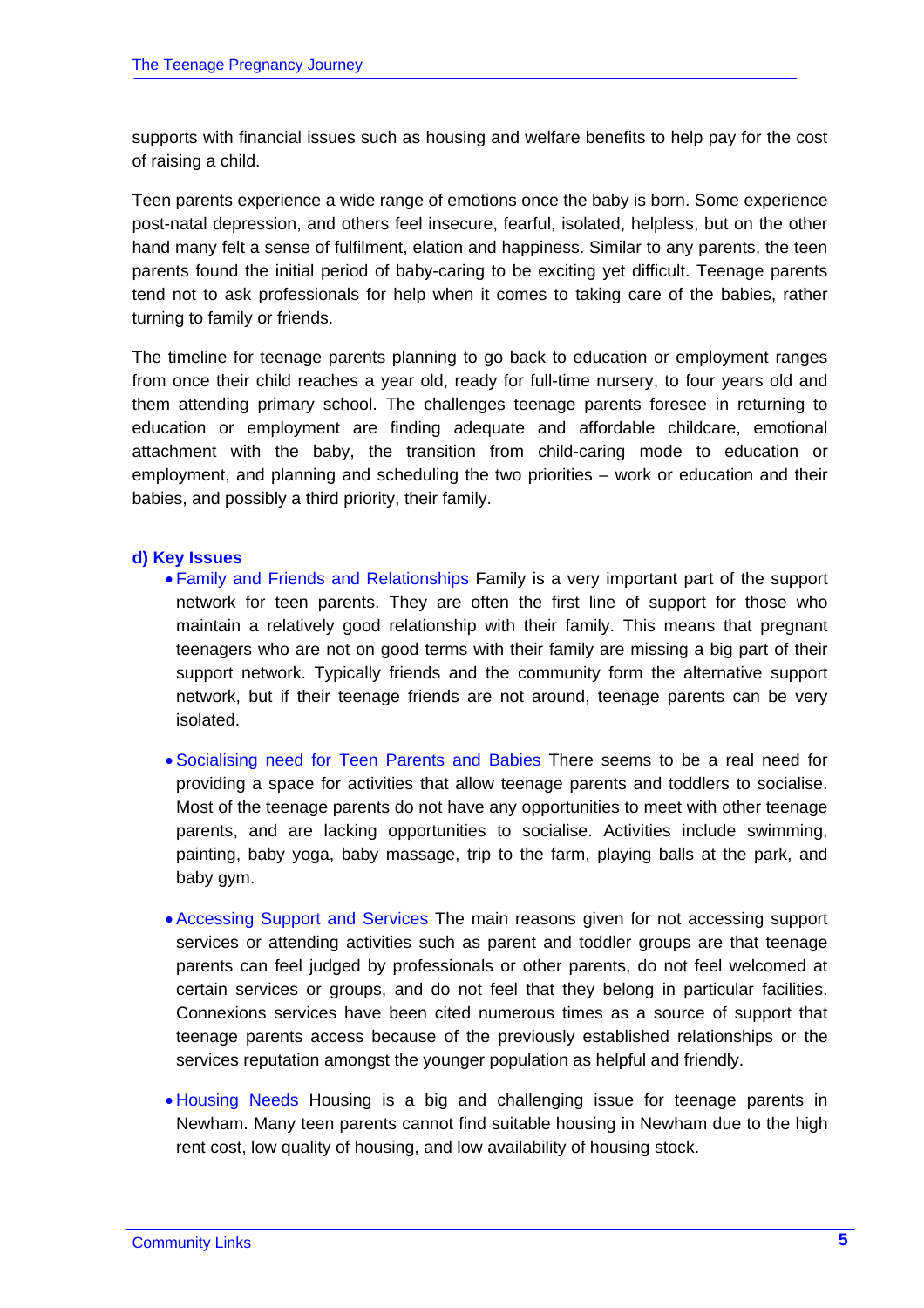- Institutional Support Institutions like schools can play a big part in supporting teen parents. There is more of a likelihood of pregnant teenagers dropping out of school early and never returning due to emotional bullying from school mates or feeling judged by teachers or administrators.
- Cultural Factors Many of the teenage parent services focus on single teen parents, whereas in some cultures, young marriages and young parenthood is a much more common practice. In these instances, the family and the community do rally around and support the teenage parents. Because of a much tighter family structure, even when an unplanned pregnancy occur, family and the community do tend to rally around the pregnant teenager.

However, unplanned pregnancy for a young woman in some cultures is a shameful and face-losing issue. In these cases, some young women are scared of telling their families about their pregnancy and often need help to mediate potential conflicts with the family and the community. In addition, the likelihood of emotional and physical abuse can also be higher.

#### **e) Conclusion**

Many of the challenges pregnant teens or teen parents face are similar to those faced by adults. The difference is that pregnant teens or young parents encounter more prejudiced and judgmental attitudes, and as a result have less access to a support network or services. Offering support services and building a network of family and friends for pregnant teens or teenage parents are important early intervention strategies to break the cycle of disenfranchisement of those who are most vulnerable and empower them to build a healthy and productive family.

#### **f) Recommendations**

The following recommendations were been developed with the teen parent researchers, the teen parents we interviewed and local professionals.

#### **Increased Information, Advice and Guidance**

Pregnant teenagers need open-minded and judgement-free advice on how to make decisions on their pregnancy, and they also need unbiased information on the options and the risks (physical and emotional) involved in each option.

More youth friendly support services specifically for pregnant teenagers and teenage parents (such as pregnant teenager specific antenatal classes or teenage parents and toddlers group) will allow pregnant teenagers or teenage parents to feel more welcomed and comfortable accessing these services and increase their uptake. Teenage parents are looking for more physical activities to participate in, such as swimming and outdoor activities. This can be a more exciting way to engage teenage parents.

Young people and teenagers turn to the internet for information and assistance. Online tools can be an effective way to disseminate information and connect with young and teenage parents.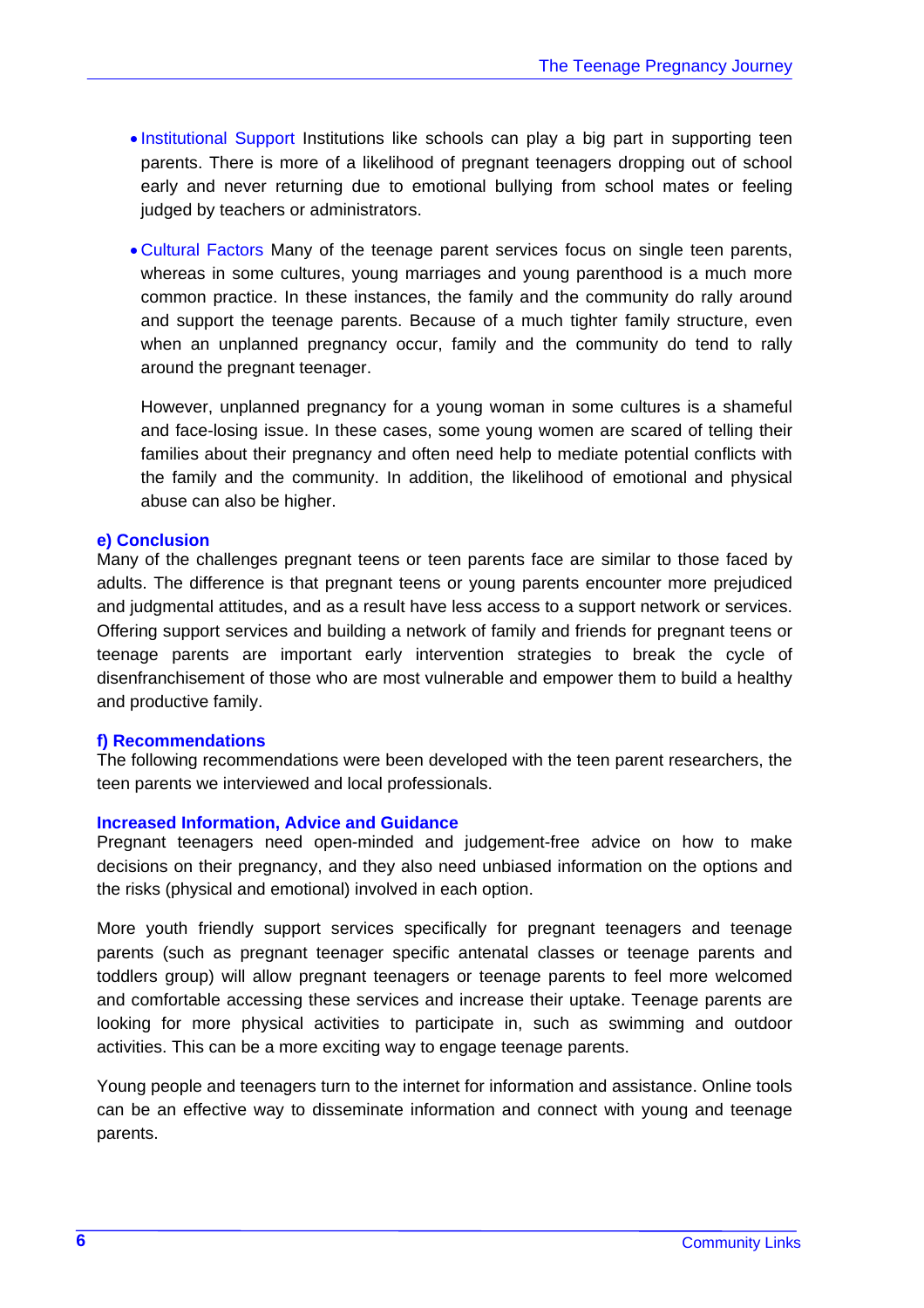Tap into institutions or organisations that have first contact with pregnant teenagers or teenage parents, such as schools, hospitals, and GPs, to actively engage and inform the pregnant teenagers about available supports and services in Newham. Even better, use this opportunity to build a comprehensive service delivery network at the time of the first contact, so that the pregnant teenager or teenage parents are connected and supported at the onset.

Work with existing programmes that already have established relationships with young people in the borough such as Connexions, youth clubs, and youth programmes to embed support services for pregnant teens and teen parents. These existing programmes and services have established trust with the young people, understand the context and culture, and can provide advice on making the support services more youth friendly. Provision of support services at these places will also make pregnant teens and teenage parents feel more welcome to participate.

#### **Support from and for families**

Emotional support for pregnant teenagers at the beginning stages of their pregnancy is important. Helping pregnant teens build an alternative support network before breaking the news to their family can be an alternative solution to those who potentially will be rejected by their family due to their pregnancy. Dedicated and specialist staff and organisations are needed to support pregnant teens in this way.

Building the capacity of families, friends, professionals and communities to support pregnant teenagers and teenage/young parents will reduce their further isolation and enable them to plan for a better future. This again could be done through dedicated staff and organisations offering one-to-one support, IAG, as well as training course, written information e.g. pamphlets, and other forms of activities aimed at engaging and building capacity.

Meaningful relationships with family and friends will mean support for pregnant teenagers is sustained during pregnancy and after the birth of the baby. Therefore, supporting pregnant teenagers to build these meaningful relationships can have lasting impact for teenage parents. Better parenting and relationship courses and support from specialist organisations or staff could provide this.

#### **Support from professionals**

There should be a specific Teenage Parent Service in the borough, which

- a. Informs and educates young people about the realities of young parenthood
- b. Provides practical support for young teens who become pregnant or parents
- c. Acts as a central conduit for the range of professionals interacting with pregnant teenagers and young parents.

Mediation and conflict resolution support services to assist pregnant teenagers to break the news of their pregnancy to their families will help reduce instances of domestic abuse.

Build the capacity of healthcare professionals to work with teenage parents in a friendly and open-minded approach to ensure that teenage parents continue to approach healthcare professionals to assist in improving the health of their babies.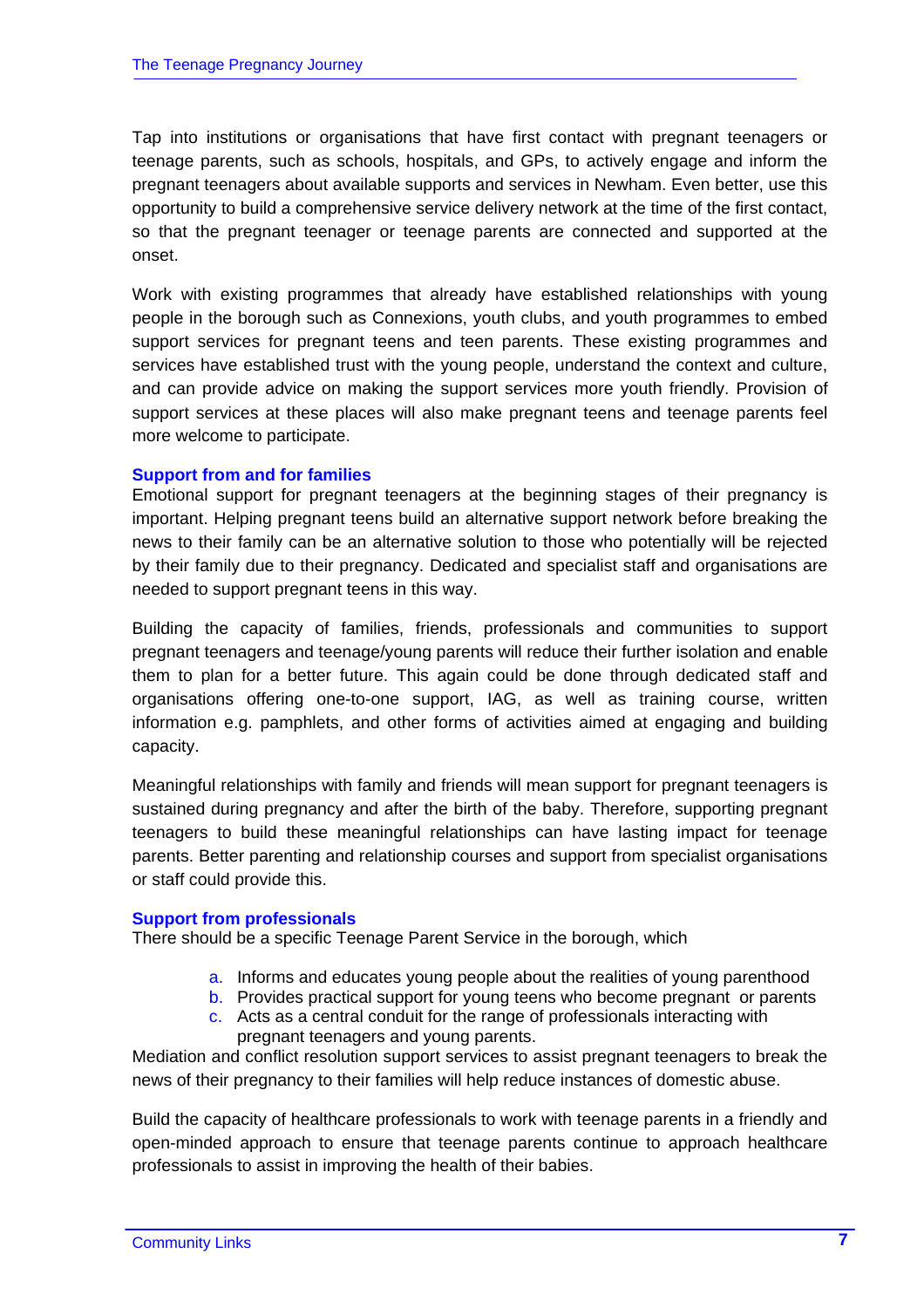Assist pregnant teenagers with planning their future (education and career planning) at the beginning stages of their pregnancy, so that they can see their education and career path beyond their pregnancy and child-caring.

A comprehensive service delivery model/network for pregnant teenagers or teenage parents in Newham would be a more effective way of supporting them, which can allow professionals to come together and discuss their support from a client-centred approach.

Culturally sensitive services for the diverse demographics of Newham are important and this will encourage the diverse population of Newham take up the services offered.

Housing needs is a major concern for teenage parents in Newham. Many teenage parents suggested that the housing benefit system should provide auditors to ensure the quality of the housing is up to a basic housing standard, and to assist in advocating to landlords to provide housing in conditions that meet the standard.

To reach those teenage parents who are not connected to the system, deliver direct outreach through informal community and faith based groups. In our experience, this can be an effective way to connect with the diverse target audience in Newham and offer information on available services in a non-threatening way.

Teenage parents and pregnant teenagers have relied heavily on Connexions to provide important advice and information. The closing of two Connexions shops will have significant impact on the lives of teenage parents, as will the closure of, or reduction in, other youth services in the borough.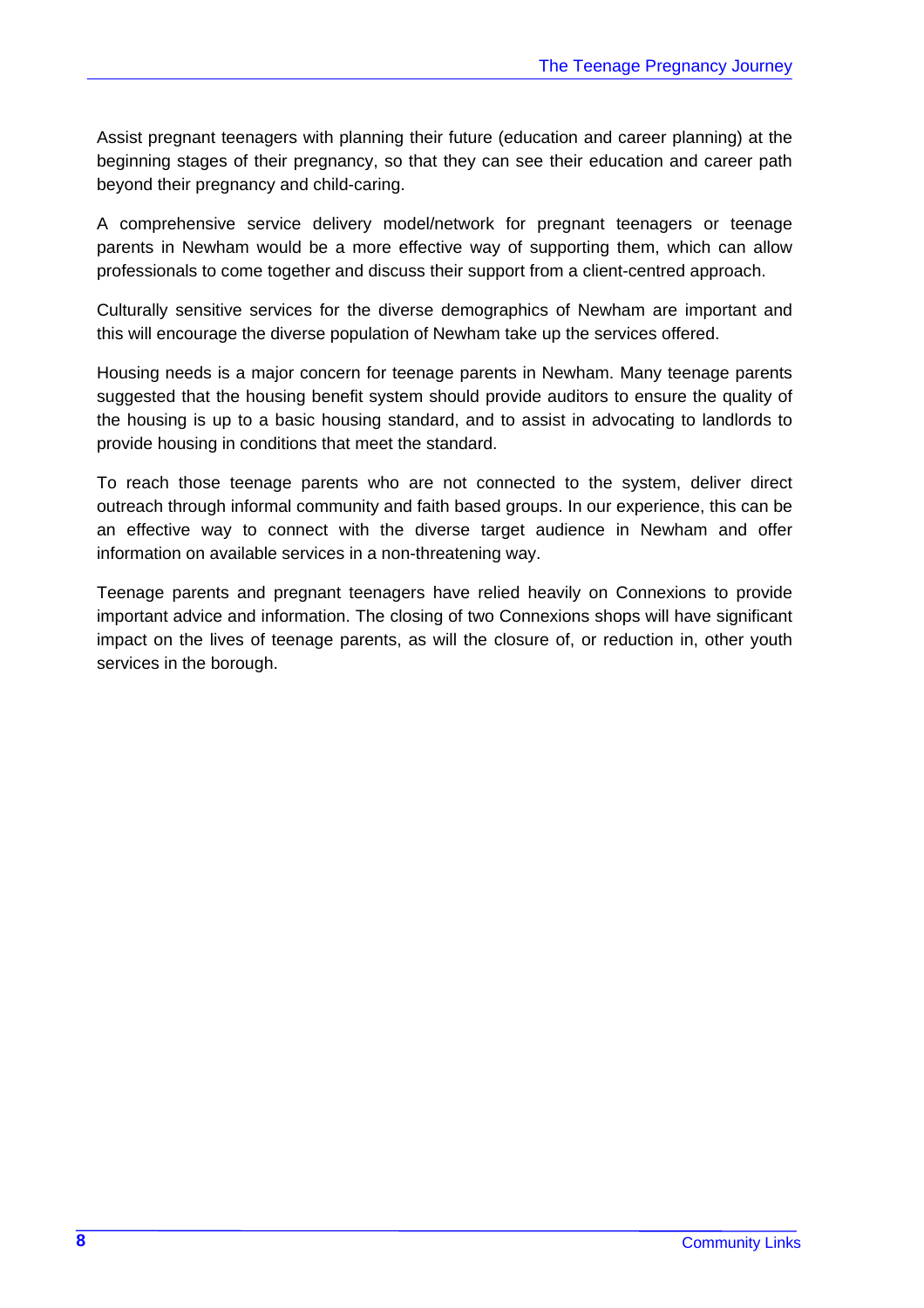# **2. Project Objective**

The objective of this research project was to conduct a qualitative needs assessment to determine Newham's teenage parents and young parents' social and emotional well-being needs and the related cultural issues amongst different demographic groups.

# **3. Context**

#### **a) Teen Parents in Newham**

The UK currently has the highest teenage birth rate in Western Europe. Teenage pregnancy is higher in more economically deprived areas. A report in 2002 found that around half of all conceptions to under-18s was concentrated among the 30% most deprived population, who also had higher proportions of conceptions leading to a maternity (Health Statistics Quarterly, Volume 33, 2007). Successive governments have tried to reduce teenage pregnancy. In 2008 the underage conception rate in England & Wales was down 13% since 1998 (DCSF, 2008).

The key objective for Newham Council with teenage pregnancy is to reduce the under 18 conception rate in Newham by 55% by 2010 (measured from the 1998 baseline, through the government's Teenage Pregnancy Strategy). By 2009, Newham had achieved a 19.4 % reduction. Now Newham has the 13th highest teenage conception rate of London boroughs at 48.3 per 1,000 women aged 15-17 (Office for National Statistics and Teenage Pregnancy Unit, 2010). However this does mask significant differences in conception rates at ward level, with the Canning Town and Royal Docks areas and East Ham South ward having the highest rates in the borough.See section four. below for a more detailed breakdown on teen parents in Newham.

Newham Council and NHS Newham aim to prevent teenage pregnancies by:

- •commissioning the provision of young people focused contraception/sexual health services
- •strong delivery of SRE/PHSE in schools and other community settings
- •targeted work with at risk groups of young people
- •having a well-resourced youth service.

Once they have become parents they are supported by:

- •improving child health outcomes
- •improving teenage mother's and young father's emotional health and wellbeing
- •helping teenage mother's and young father's to achieve economic wellbeing.

#### **c) Community Links and HIPP**

The Health Improvement and Prevention Programme (HIPP) commissioned Community Links to conduct a more considered piece of research into understanding more closely the social and emotional wellbeing needs of teen/young parents and their cultural differences. In order to strengthen local delivery and commissioning of relevant services.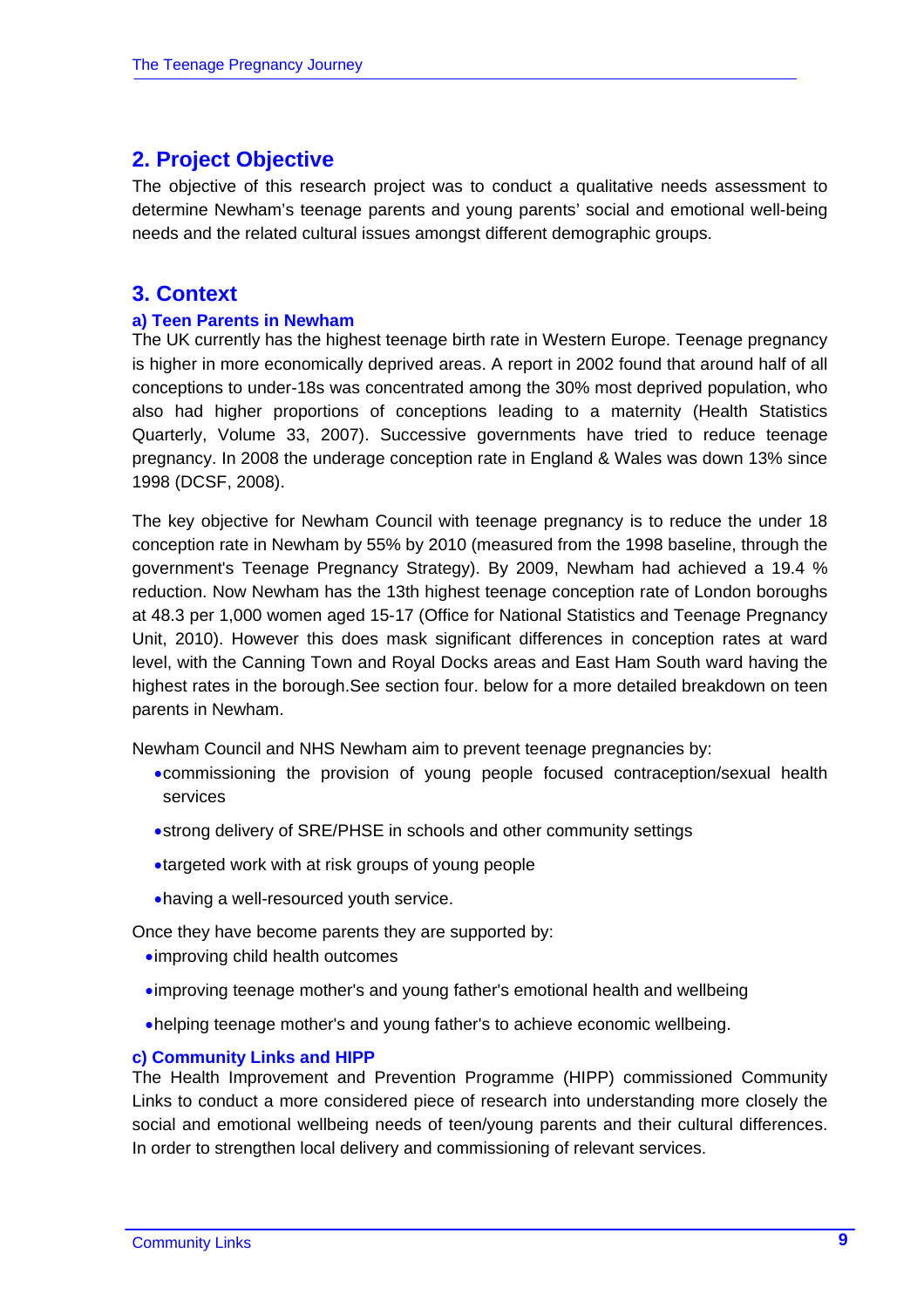# **4. Project Methodology**

The project used a participatory action research methodology and engaged teenage and young parents as researchers to conduct the research.

As Community Links runs a number of projects working with young parents we were able to find and engage with them quickly. However the effect of external funding cuts and an internal restructure and winding down of specific services e.g. Community Links' Canning Town Connexions Shop made it difficult to recruit teenage parents to participate as peer researchers. Our Connexions advisors spent a significant amount of time disseminating the recruitment information, and making phone calls to encourage all of the teenage/young parents on the case database to take part. An honorarium was offered for their participation.

We recruited and trained a small group of three teen parents as peer researchers. Training consisted of research approaches and data gathering methodologies, as well as confidentiality, safety, etc. We also asked the peer researchers to help shape the research design. The researchers provided input from their personal experiences and identified key areas where support and services might be needed in Newham. Their input formed the basis of the interview questionnaire. A draft questionnaire was then developed and further refined through discussions with the peer researchers. See appendix one for a copy of the questionnaire.

The discussions identified that telephone interview was the most effective way of reaching teenage parents and young parents in the community, because of their schedules and availability. Two peer researchers took on the task of phoning the teenage parents on the case database and booking interviews. Forty teenage parents were contacted and 15 interviews were collected by the peer researchers between January-March 2011.

Alongside this qualitaitve research we held two workshops in March 2011 with ten local professionals who work with teen/young parents to understand their perspectives and experiences of teen/young parents' social and emotional needs and cultural issues. See appendix two for a copy of the workshop agenda used. The idenify of the research and workshop participants will remain anonomyous to ensure confidentiality.

The findings of the research were compiled and analysed by Community Links' lead researcher, as the peer researchers did not have the time to be involved in this stage of the project. They have commented on versions of this report, and their suggestions are incorporated.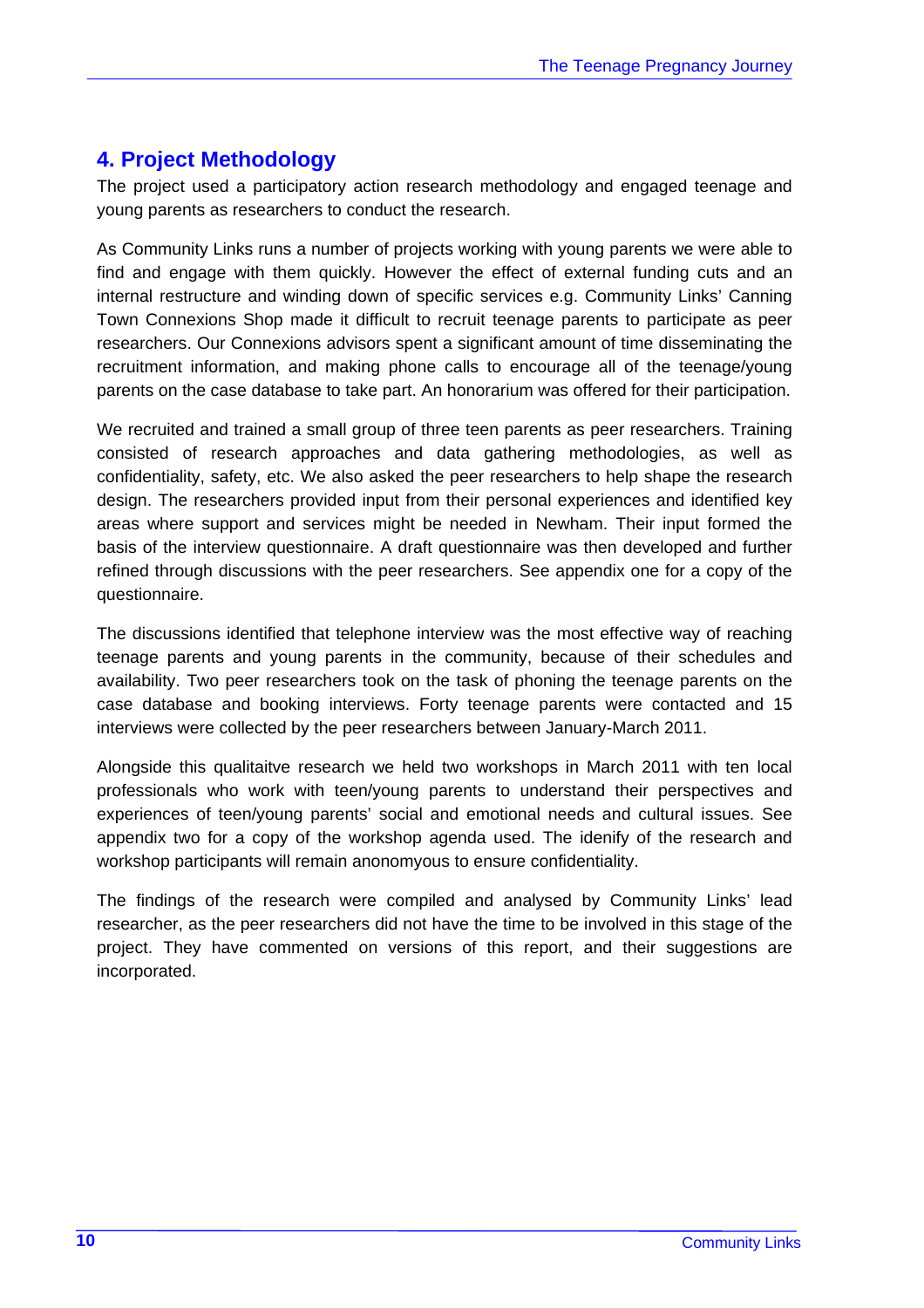# **5. Teen Parent in Newham Demographics**

There is scant information about teen parents in Newham. What follows comes from sources at Newham Council (April, 2011) and Connexions (January, 2011), primarily the Connexions Core+ database.

## **a) Numbers of Teen Parents**

There are approximately 200 teen parents in the London Borough of Newham.

# **b) Age**

The youngest recorded age is 16, with the majority of teen parents being in their late teens, aged 19 years old.



#### **Table 1- Age of Teen Parents**

# **c) Ethnicity**

The ethnic diversity of teen parents seems to reflect Newham's general population.

The largest ethnic group of teen parents is white British at 31%, followed by teen parents coming from an Asian background at 25%, Black Caribbean at 13% and Black African background at 11%.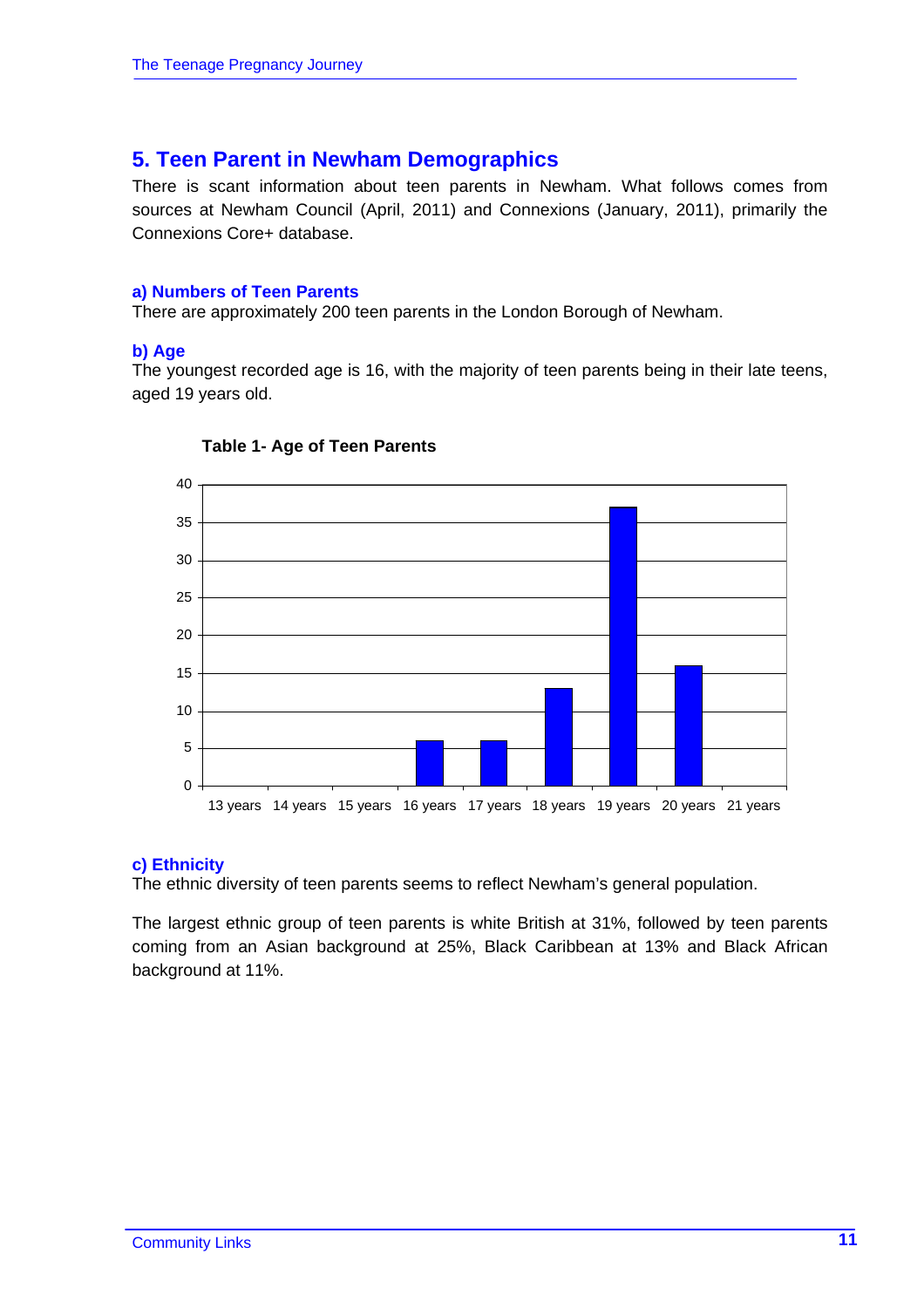

## **Table 2 - Ethnicity of Teen Parents**

**d) Postcodes** 





Teen parents in Newham live across the borough. They are not concentrated in one postcode particularly. The largest cohort live in E6 (27%) and E16 (21%).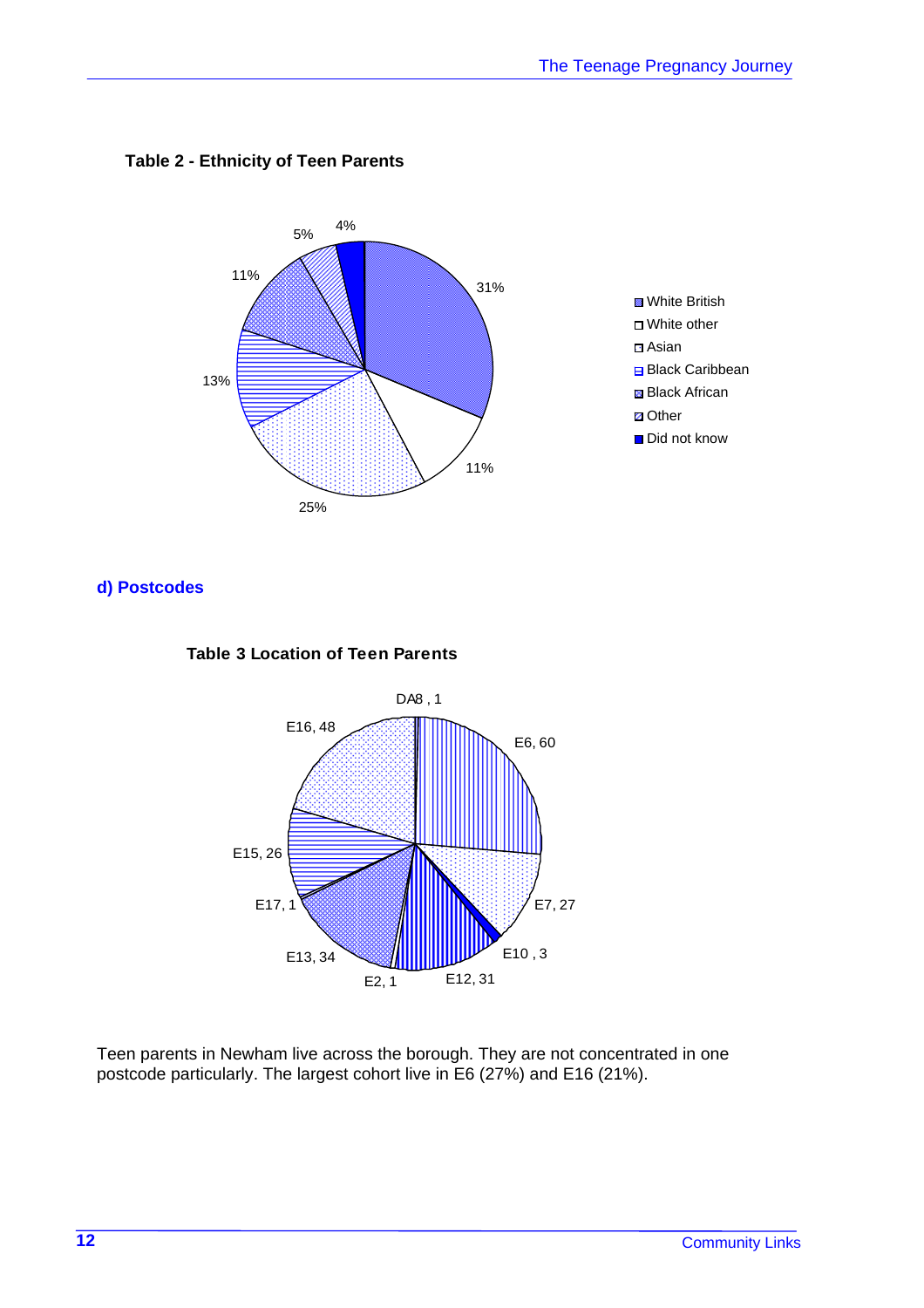#### **e) Qualifications**

There is very little information on teen parents' level of qualifications. There is no information available for 82% of teen parents. The remainder are generally achieving qualifications up to GCSE level.

#### **Table 4 - Qualifications for Teen Parents**



## **f) Destination – what teen parents go on to do?**

Teen parents move onto a variety of different things after having their first child – primarily returning to further education or the workforce, as well as supporting other teen parents.



#### **Table 5 Destination of Teen Parents**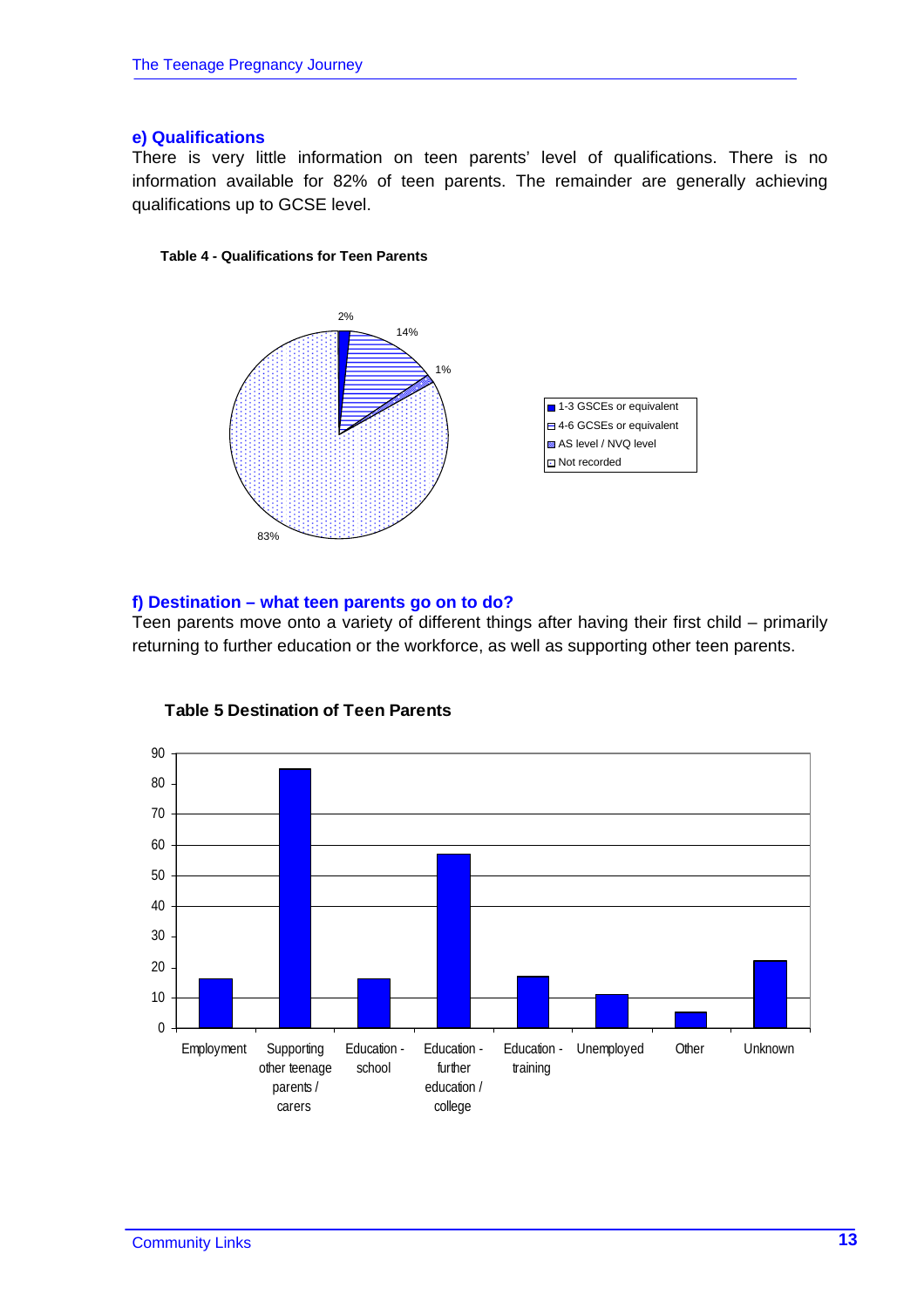# **6. Teen Parents' Pregnancy Journey**

# **a) Finding out about being pregnant***."*

*"It was nerve wracking to tell my family but once I told them their reaction, of being shocked but still very happy, made me happy."* 

*"How was I going to tell my mum and school teachers"* 

*"I was shocked that everyone was happy because I thought that they would be mad."* 

*"Initially I felt very confused and rejected by most of my family, however my sister helped me."* 

> *"My mum was very angry when she found out I was pregnant but I wasn't bothered*

Similar to adults, the three main worries teens have when they first find out about any unplanned pregnancy are:

- •deciding if they should keep the baby;
- •concerns for their future;
- •and apprehension about the reaction of family and friends.

#### **Decision**

Their experience of making the decision whether to keep the baby is often not openly discussed by teenage parents. Teenagers who just found out about their pregnancy are typically scared to seek advice on the options available to them. Teenagers are afraid of the additional judgement from others when discussing abortion. This means that teenagers have to rely on themselves or friends, if they are lucky, to discuss the issue. Making uninformed decisions can cause potential emotional trauma in the future. Pregnant teenagers need open-minded and judgement-free advice on how to make this tough decision and they also need information on the options and the risks (physical and emotional) involved in each choice.

#### **Breaking the News**

The experience of teenage parents we interviewed in breaking the news of their pregnancy to family and friends varied along a spectrum of surprisingly positive to extremely negative.

The common theme, however, amongst pregnant teens is the initial hesitancy and sense of helplessness before sharing the news with their family and friends, particularly as most of the pregnancies are not planned. Most teenagers, as expected, are dependent on their family for financial, emotional, and social support. Without independence, breaking the news to family can mean being trapped in potentially physical and emotional abusive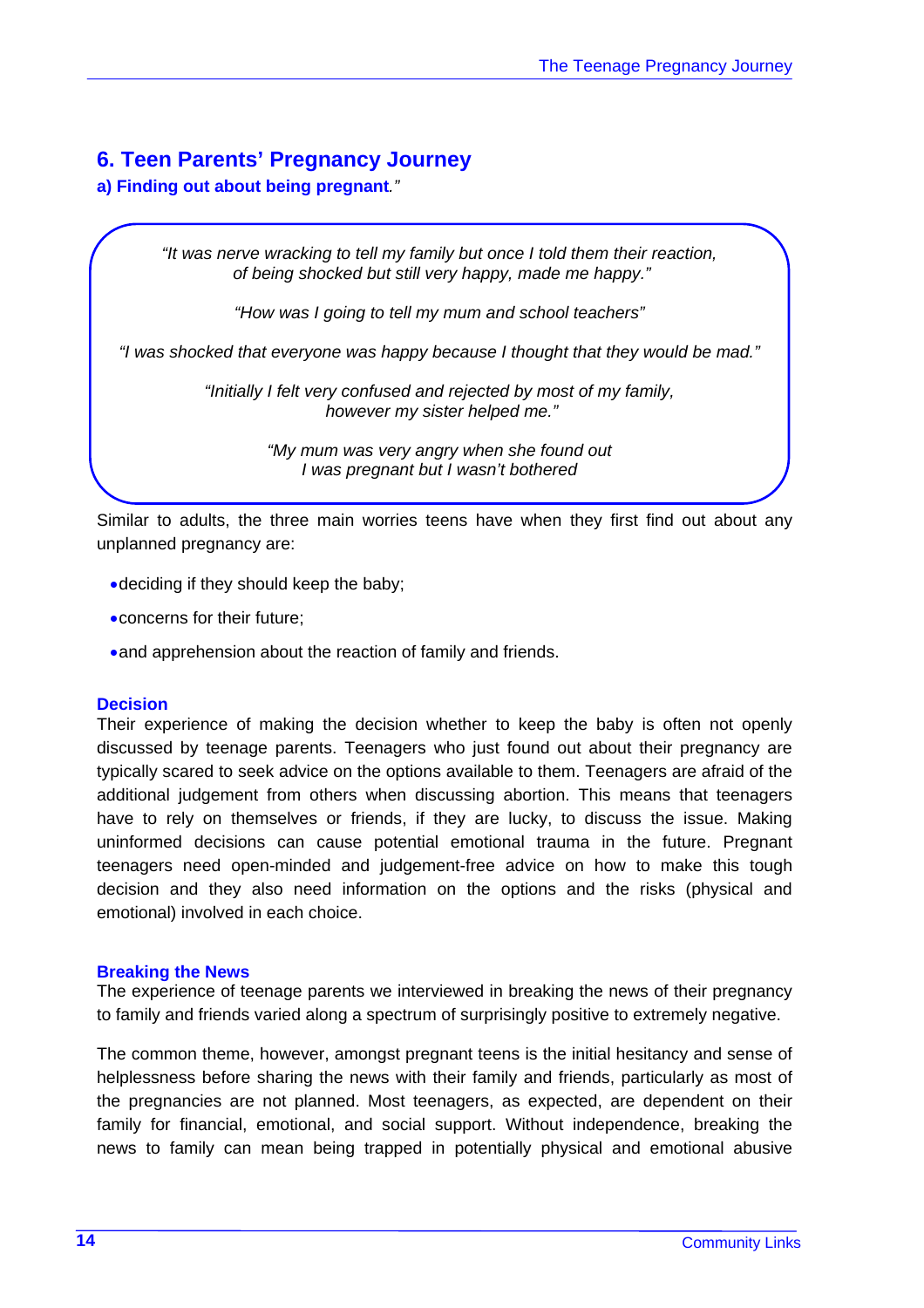situations or being thrown out onto the streets. Helping pregnant teens to first build an alternative support network before breaking the news to their family could be an effective intervention.

As important as telling their family, is telling their school, friends, classmates, and the wider community. The attitudes of the wider community can often be judgemental resulting in pregnant teenagers feeling ostracised. Letting the professional service providers know about their pregnancy can also be difficult. Often, teenagers felt that they are already being seen through a negative lens when interacting with professionals – that they are judged as being inept or having behaving badly, which is why they sought help from professionals in the first place. Teenagers often fear that the professionals will further judge them because of their pregnancy. This can cause further isolation of pregnant teens.

## **Conflict Resolution Support**

Professionals have seen an increased trend in pregnant teenagers requesting conflict resolution and mediation support to help break the news to their family and community. This indicates that the potential for conflict resulting in domestic abuse and violence remains a high possibility in the families of pregnant teens.

## **Future Planning**

Many teenagers worry about what will happen to their future – for example, their education or career path – once they are pregnant. Education and career planning can be a key support for pregnant teenagers at the beginning stages of their pregnancy to help lessen the fear of an unknown future.

# **b) Pregnancy**

*"During the pregnancy I worried about pushing the baby out and how to get all the stuff I would need for the baby."* 

*"Will I be able to pay for everything as I had no income?"* 

During their pregnancy teenagers often worry about the pain associated with the birthing process, and about the health of the baby. Through the normal maternity pathway they will receive this medical support. This is also the period when pregnant teens start seeking supports with financial issues such as housing and welfare benefits to help pay for the cost of raising a child.

Although many of them voiced concerns over the birthing process, the majority of pregnant teenagers did not go to antenatal classes. Some of them regarded these classes as irrelevant. Others who attended the antenatal classes did find them helpful. Some pregnant teenagers found the antennal class boring and irrelevant, and chose not to attend subsequent classes. To better connect with pregnant teenagers, it is important to create an antenatal class format that is more engaging and youth friendly.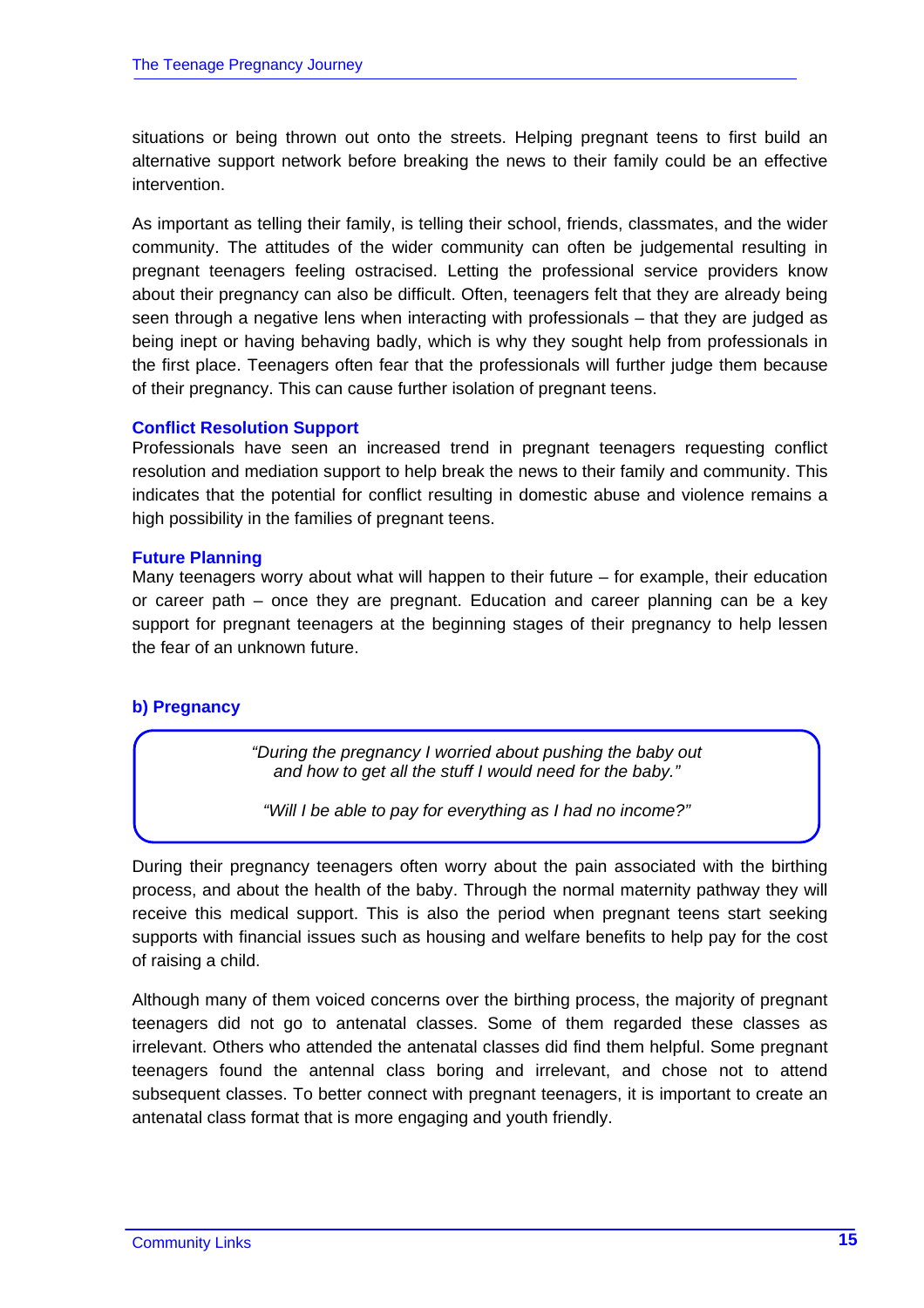Most of the pregnant teens we interviewed do attend their health check-ups regularly because they understand the importance of ensuring the healthy growth of the baby in the womb.

For teenagers who do not attend antenatal classes, the internet and midwives are their main sources of information. Family, surprisingly, was not cited as a source of information during their pregnancy. This may be because body issues are embarrassing for teenagers to discuss with their family. It can also be because there remains some tension between teenagers and their family during the pregnancy period.

Pregnant teenagers sought information on the birth process and on how to take care of the baby. If there are specific health concerns about the baby, they would go to their GPs or the hospital. Although the internet has proven to be helpful in providing a wide range of information, information unexplained by professionals can often cause unnecessary anxiety or worries amongst those who do not know enough about pregnancy and birth to interpret it correctly. Some teenagers we interviewed worried about things popularised on TV or news reports such as stillborn babies or cot death.

Another area of major concern for pregnant teens is meeting the basic needs once the baby is born. Some did try to seek support and advice in applying for benefits during their pregnancy. Pregnant teenagers tend to ask the professionals with whom they have already established a relationship or contact for support with benefits. Some credited their social workers' assistance in arranging benefit support, and some others went to youth advice services such as Connexions.

One concern voiced from the professionals' perspectives is the stage at which pregnant teenagers come to them to seek support. Professionals found it difficult to offer any concrete support (such as starting the application of benefits) when some teenagers come to them at the early stage of their pregnancy. The current policy for Employment and Support Allowance stipulates that pregnant women must be 29 weeks pregnant to be eligible to claim for the benefits.<sup>1</sup> The professionals' inability to offer concrete support, and sometimes having to turn the teenagers away, is a missed opportunity to begin the process of engaging with pregnant teenagers. To be able to establish meaningful relationships at an early stage is important in allowing professionals to provide future support and guidance, and early denial of support can deter pregnant teenagers from seeking other support and services.

This timing issue is apparently true for some other support and services, which means the application processes for many of the services and benefits a pregnant teenager needs will coincide. This can be one of the root causes of teenage parents or pregnant teenagers being unable to follow through on appointments because it is difficult to keep up with "everything happening at once." This adds unnecessary stress to pregnant teens nearing their due date, and can act as deterrence to seeking subsequent support.

 $\overline{a}$ <sup>1</sup> http://www.adviceguide.org.uk/index/life/benefits/benefits\_for\_families\_and\_children.htm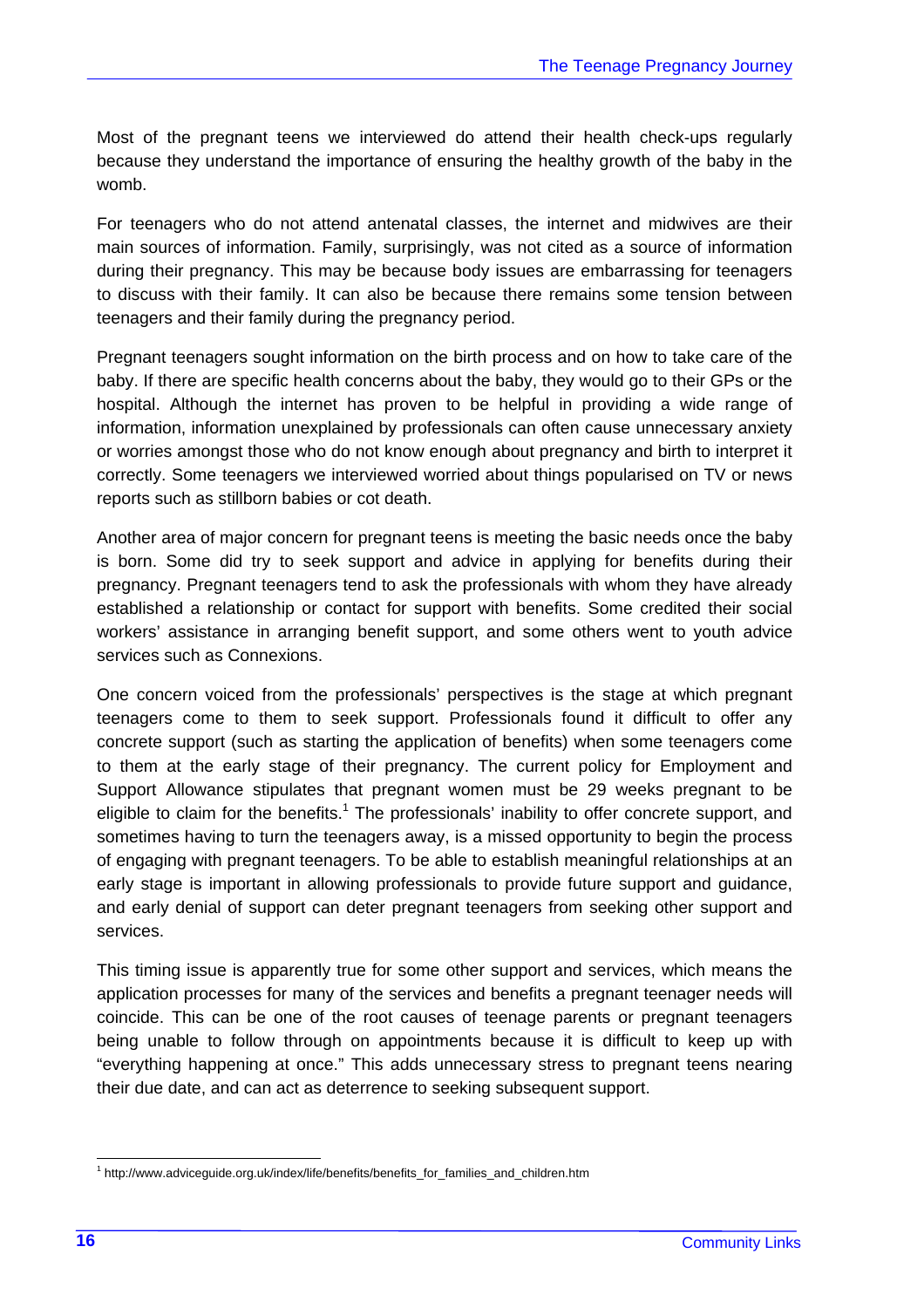# **c) After the baby is born**

*"I was scared about if I was doing it right but then I found it quite easy."* 

*"When I first had the baby I found it tough as I was really scared."* 

*"I found having to look after a baby enjoyable and a great experience, I found the night feed difficult."* 

Teen parents experience a wide range of emotions once the baby is born. Some experience post-natal depression, and others feel insecure, fearful, isolated, helpless, but on the other hand many felt a sense of fulfilment, elation and happiness. Similar to other parents, the teen parents found the initial period of baby-caring to be exciting yet difficult. Caring for a newborn baby can be a joyful yet frustrating and exhausting experience, with endless sleepless nights, anxiety over the baby crying and not settling, and worrying about the baby not feeding properly.

Family for teenage parents becomes an important source of support, if available. Teenage parents in our interviews needed help with breastfeeding, night feeding, shopping for baby necessities, as well as day-to-day essentials like groceries.

Younger teen parents tend not to ask for help when they run into difficulties with childcaring. Professionals found that this is because teen parents do not want to be further judged by others as unable to take care of their baby. Sometimes, family and friends also want to give the teenage parents some space, because they are aware of the teenage parents' feelings and do not want to come across as interfering with the new parent's way of raising the child. This can leave teenage parents feeling isolated and alone to face some difficult challenges while caring for the newborn baby.

Teenage parents tend not to ask professionals for help when it comes to taking care of the babies. This can be due to the fact that teenage parents are seeking more practical support such as someone to help with night feeding, as opposed to knowledge or advice.

When teenage parents are worried about their baby's health, they first tend to contact family or relatives with experience of child-caring. Healthcare professionals such as GPs or NHS Direct are frequently contacted if their family or relatives cannot provide help.

For most of the teenage parents we interviewed, families do provide a significant amount of support, with shopping, giving practical assistance like babysitting for a period of time everyday, providing baby raising advice, and supporting financially. In addition, families can provide emotional support offering a sympathetic ear and words of reassurance to the teenage parents.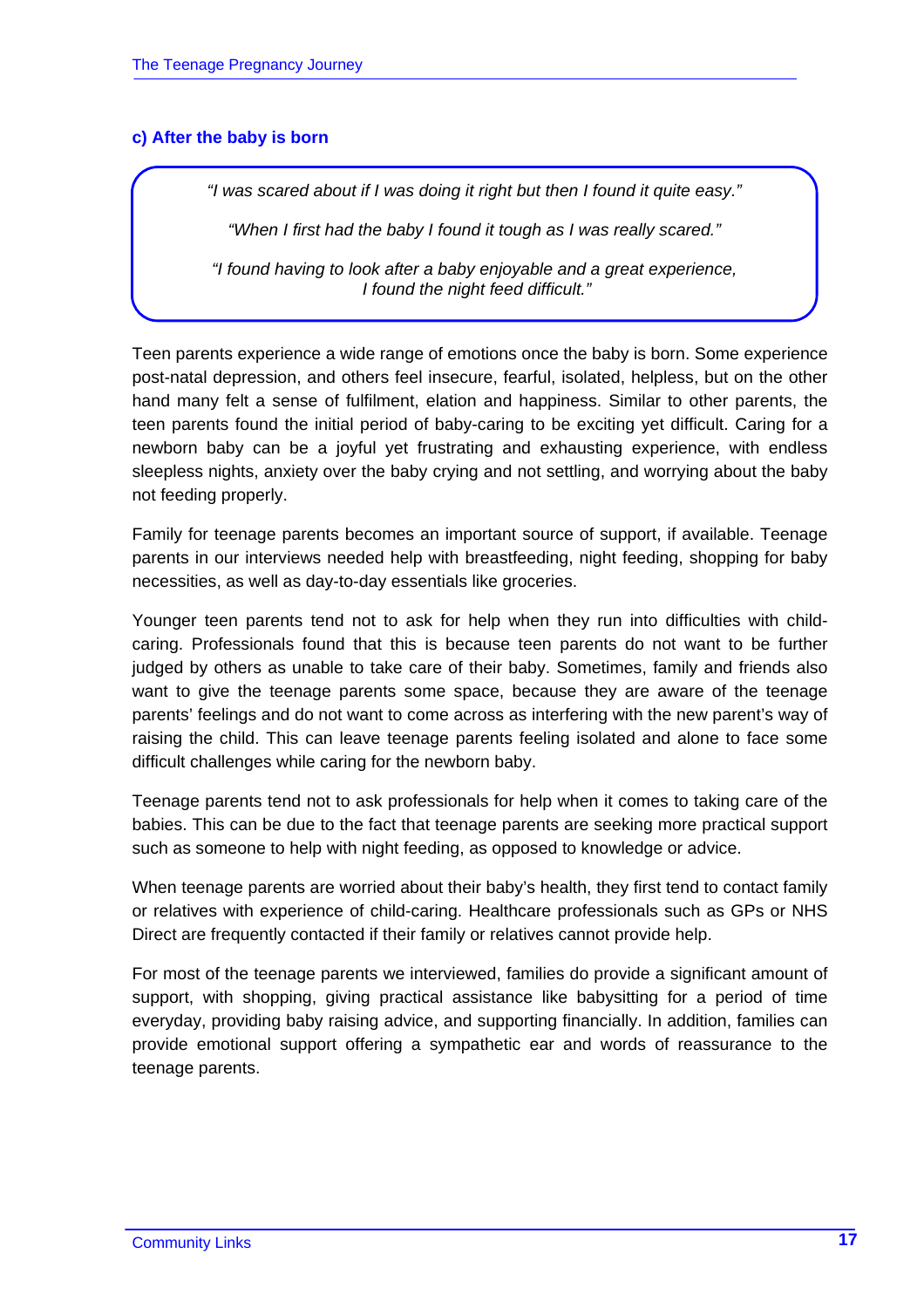# **d) Returning to Education or Employment**

*"I would be happy to get a job when the kids go to school. One of the challenges I will face when I am trying to arrange childcare is the fact that I do not feel comfortable leaving my children with people I do not know."* 

The timeline for teenage parents planning to go back to education or employment ranges from once their child reaches a year old, ready for full-time nursery, to four years old and them attending primary school. The challenges teenage parents foresee in returning to education or employment are finding adequate and affordable childcare, emotional attachment with the baby, the transition from child-caring mode to education or employment, and planning and scheduling the two priorities – work or education and their babies, and possibly a third priority, their family.

Most teenage parents do not know what kind of childcare support they can apply for or receive, and do not know where to find out. Their biggest worry is about how to pay for childcare, and finding a trustworthy and suitable nursery to take care of their children. In addition to providing childcare information, building the capacity of teenage parents on how to find qualified and trustworthy childcare facilities (such as what to look for, what kind of questions to ask, and what to do when something goes wrong with the childcare provider) could be really helpful.

Just like any parents, being away from their children for an extended period of time can be emotionally challenging for teenage parents, especially for the first time. Supporting teen parents to navigate these emotions will be key to ensure that their return to education or employment is successful.

Furthermore, returning to a structured routine such as school or work can be difficult after a long period being away from this type of lifestyle. It can be made more difficult by the need to manage and integrate their own work or education schedule with the baby's schedule. Support to plan and manage this transition will be important for teenage parents.

Career or education advice is also important at the stage when teen parents are considering returning to education or employment. Future planning is often a difficult and confusing task for teenage parents as they face the pressure of the need to provide for the family and yet not having the skills to earn an adequate income. Support from career advisers or schools can be very helpful, and the teenage parents we interviewed often looked to Connexions for advice in this area.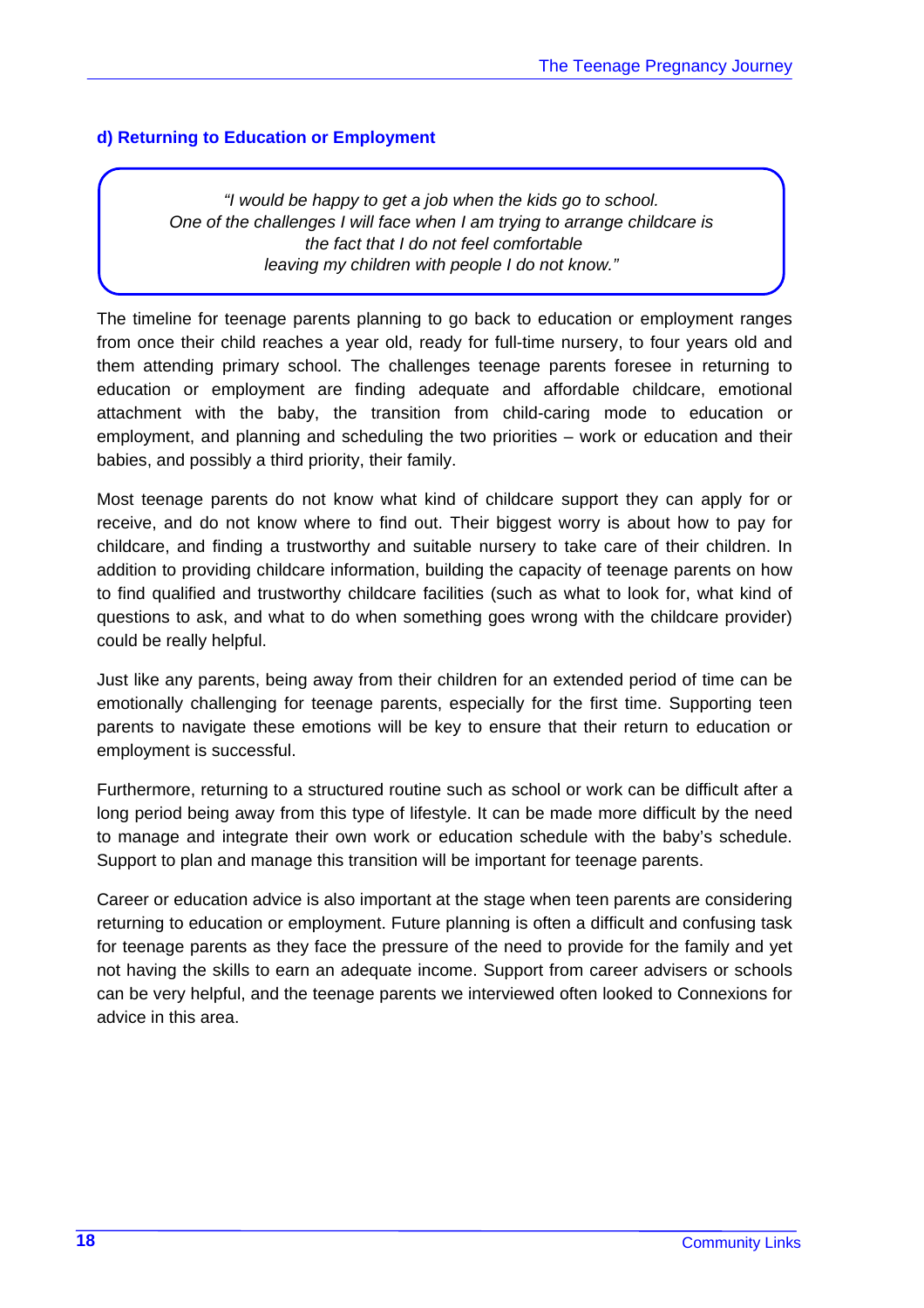# **7. Key Issues**

# **a) Family and Friends and Relationships**

*"My mum wasn't happy initially; however my sister was very supportive when I first told them I was pregnant. During my pregnancy my mum still wasn't supportive but she did accept the situation once the baby was born."* 

*"…and I felt that my family began to treat me more like an adult."* 

Family is a very important part of the support network for teen parents. They are often the first line of support for those who maintain a relatively good relationship with their family. This means that pregnant teenagers who are not on good terms with their family are missing a big part of their support network.

Teenage parents do see positive changes in their relationships with their families after the baby is born. The teenagers see their parents and family become more accepting of the fact that their child now has a baby; and this fosters closer relationships whilst support is being given by the families to the teen parents. Where teenage parents live independently from their family, the distance created from living apart can reduce the instances of conflict. Teenage parents saw a change within themselves where they feel that they become more mature and more responsible. In turn, families tend to treat the teenage parents more like an adult.

# *"I noticed that once I had the baby all my friends disappeared."*

# *"I wish my friends would tell me more when they are going out so I could socialise more."*

Relationships with friends tend to be the opposite. Some friends might visit to see the baby when it is first born, but unless a very strong relationship or bond was built before the teenage parents became pregnant, friends tend to disappear after the teenage parents have the baby. This is partly due to the fact that the context (time, place, or activities) in which the friends of teen parents hang out or socialise isn't suitable for the baby or the teenage parents anymore. Also teenagers do not tend to have the awareness, understanding, capacity, or interest to provide support for parents with young babies. Teenage parents and their friends no longer share a common framework for socialising, and being absent from school means teen parents can be forgotten by a circle of friends.

Teenage parents who do not have strong family support or are ostracised by their family will need an alternative support network to see them through the difficult period of child-caring. Typically friends and the community form the alternative support network, but if their teenage friends are not around, teenage parents can be very isolated. Helping teenage parents build an alternative support network is important.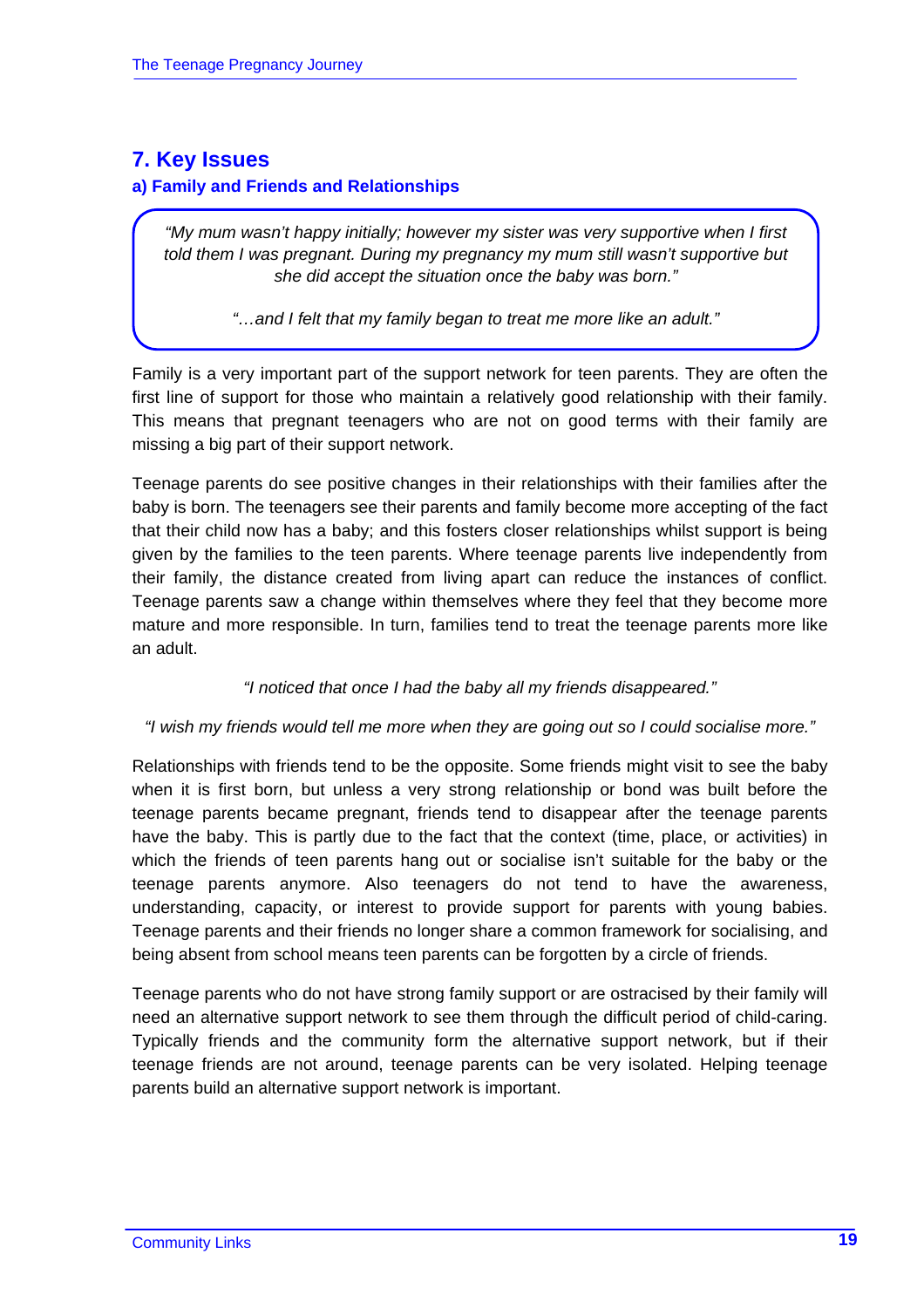#### **b) Socialising Need for Teen Parents and Babies**

There seems to be a real need for providing a space for activities that allow teenage parents and toddlers to socialise. Most of the teenage parents do not have any opportunities to meet with other teenage parents, or to socialise with their peers. This, alongside the fact that they may have lost contact with many friends, means teenage parents can easily become socially isolated.

Teenage parents can provide each other with mutual emotional and social support because they have similar experiences and this is an important support resource that has been lacking in Newham. It is equally important for the toddlers' development to socialise with other toddlers and if the teenage parents aren't attending parent and toddler groups, they are again missing a key developmental support. The closure of Sure Start centres and other children's services risks further negative impacts on teenage parents and their children's lives.

When asked about the type of activities teen parents would like to do with their babies, the activities tend to be a much more active and interactive – swimming, painting, baby yoga, baby massage, trip to the farm, playing ball at the park, and baby gym.

#### **c) Accessing Support and Services**

*"I would feel welcome in services or groups if I was greeted politely and if everyone was welcoming."* 

*"Seeing other young people like myself would make me feel welcome in social spaces…"* 

The main reasons given for not accessing support services or attending activities, such as parent and toddler groups, are that teenage parents can feel judged by professionals or other parents, do not feel welcomed at certain services or groups, and do not feel that they belong in particular facilities.

Teenage parents do feel they experience negative attitudes and can be judged negatively, both by the general public and by professionals – for example, being told by midwives that they are not taking care of their babies correctly. The impact on teen parents can be particularly strong when they feel professionals are judging them. Teen parents do not necessarily have the capacity to advocate for themselves if they experienced negative treatment or were unhappy about particular services. The easiest solution is often to not access or attend the services anymore to avoid being in the same situation again.

It is important that professionals approach teenage parents with an open mind and understanding, because being judgemental of the fact that they are young parents isn't actually going to change it. Teenage parents already feel a sense of inadequacy because of their situation, and lecturing them or treating them as if they have done something wrong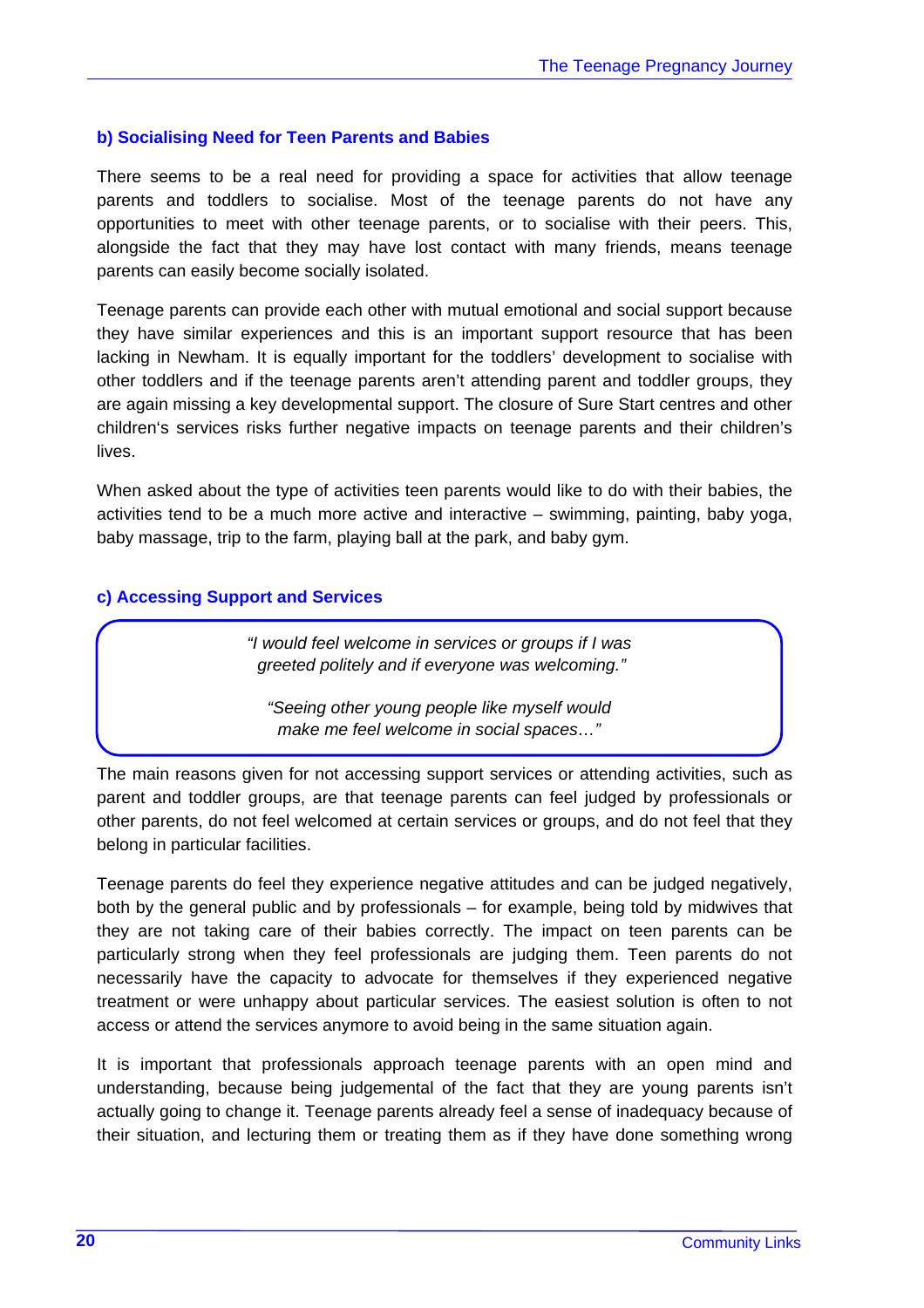will only lead to further disengagement by teenage parents. Meaningful engagement begins with a friendly and accepting environment.

Many teenage parents do not attend groups because they do not see their peers at these groups and do not find the activities relevant or exciting. For example, many of the young parents and toddlers groups, even though they are advertised for young parents, tend to have parents who are in their mid '20s to early '30s. Teen parents do not really feel that they belong and will often feel that they would stand out being the youngest parent there.

Connexions services have been cited numerous times during the research as a source of support that teenage parents access because of the previously established relationships or the services reputation amongst the younger population as helpful and friendly. Many teenage parents also connected to other young parents through Connexions.

# **d) Housing Needs**

*"It was bad because I was homeless as there was no space at my parents' house so I had to get a solicitor which took long."* 

*"I found the whole process of finding a suitable place for me and my baby to live very long and difficult. Thus the reason I am currently living with a friend in a one bedroom apartment, but I am moving to a mother and baby unit soon. I am happy about this as I will have my own bathroom and kitchen. In the future I would like to apply for a two bedroom apartment."* 

*"… I was told there is not much help around housing for 17 year olds."* 

Housing is a big and challenging issue for teenage parents in Newham. Many teen parents cannot find suitable housing in Newham due to the high rent cost, low quality of housing, and low availability of housing stock.

Dealing with the housing benefits officials can be difficult. Teenage parents often have to either try advocating for themselves or have an advocate to assist them in getting adequate support.

Most teenage parents who are not living with their families are on the Newham Bond Scheme with housing benefits. This scheme pays the rent to the landlords directly. Not all landlords accept the bond scheme, apparently because it often takes too long for landlords to receive rent payment. Due to this, the availability of housing stock is limited for teenage parents. Teenage parents often find the quality of the housing stock to be extremely low given the fact that the bond scheme can pay up to £900 per month for housing. Some teen parents have seen dirty, small, or ill-equipped places that charge £900 to the bond scheme.

Teenage parents also found that dealing with landlords tends to be difficult while on housing benefits. Landlords often do not respond to requests such as mending broken appliances or fixing inadequate heating. The quality of the housing therefore deteriorates over time.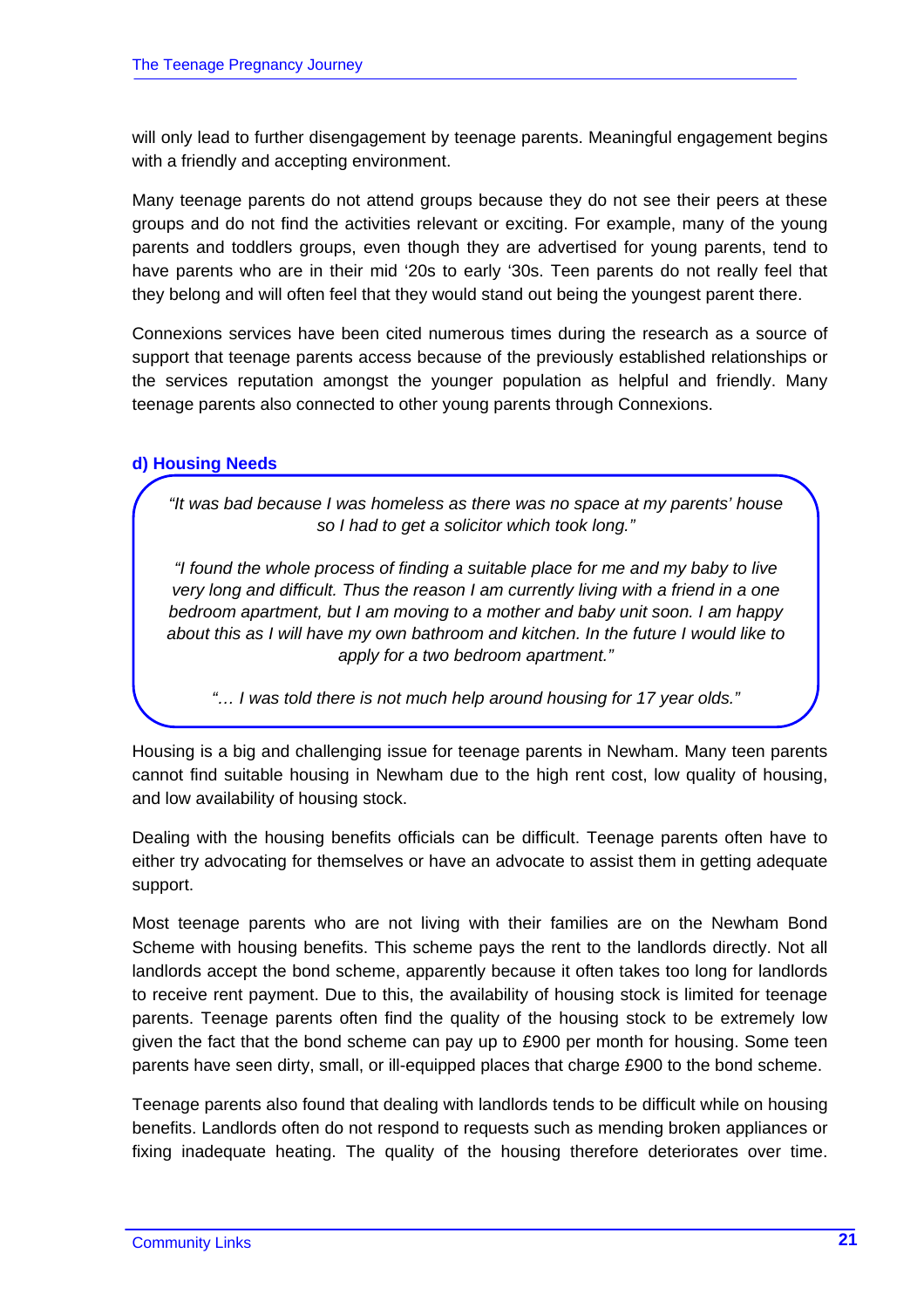Because teenage parents on housing benefits have limited options and are not the paying customers, they do not have proper recourse to advocate their landlords improve their housing condition and can feel trapped in inadequate housing.

## **e) Institutional Support**

*"Yes, I get my school teachers still calling me and asking me what I want to do."* 

Institutions like schools can play a big part in supporting teen parents. There is more of a likelihood of pregnant teenagers dropping out of school early and never returning due to emotional bullying from school mates or feeling judged by teachers or administrators. Schools can support pregnant teenagers by bringing in external teen parent specific services, as well as incorporating a more flexible timetable for classes and exams, and extra tuition. This additional support allows pregnant teenagers or teenage parents to stay in school as long as possible, increasing the likelihood of completing their education, which widens their options when they are thinking about returning to education and employment.

#### **f) Cultural Factors**

Many of the teenage parent services focus on single teen parents, whereas in some cultures, young marriages and young parenthood is a much more common practice. In these instances, the family and the community do rally around and support the teenage parents. Because of a much tighter family structure, even when an unplanned pregnancy occurs, the family and community still provide support to the pregnant teenager.

However, unplanned pregnancy for a young woman in some cultures is a shameful and face-losing issue. In these cases, some young women are scared of telling their families about their pregnancy and often need help to mediate potential conflicts with the family and the community. In addition, the likelihood of emotional and physical abuse can also be higher.

Because of the tightly formed family and community structure around the pregnant teenagers in some communities, pregnant teenagers tend to be insulated from the wider society and become unconnected to services available in the area. They either become isolated and helpless or they go to access services further outside of the community to avoid identification. It can also be difficult for service providers to reach into the community and connect with the teenage parents to offer support when a strong family and community structure is in place.

Culturally sensitive services for teen parents can help teenage parents from different cultural backgrounds to access the services. Culturally sensitive services can include staff who have relevant knowledge about cultural and religious practices, so that the services are provided within the cultural context. Often when clients do not see people with similar backgrounds access the services, they do not feel that the services are for them.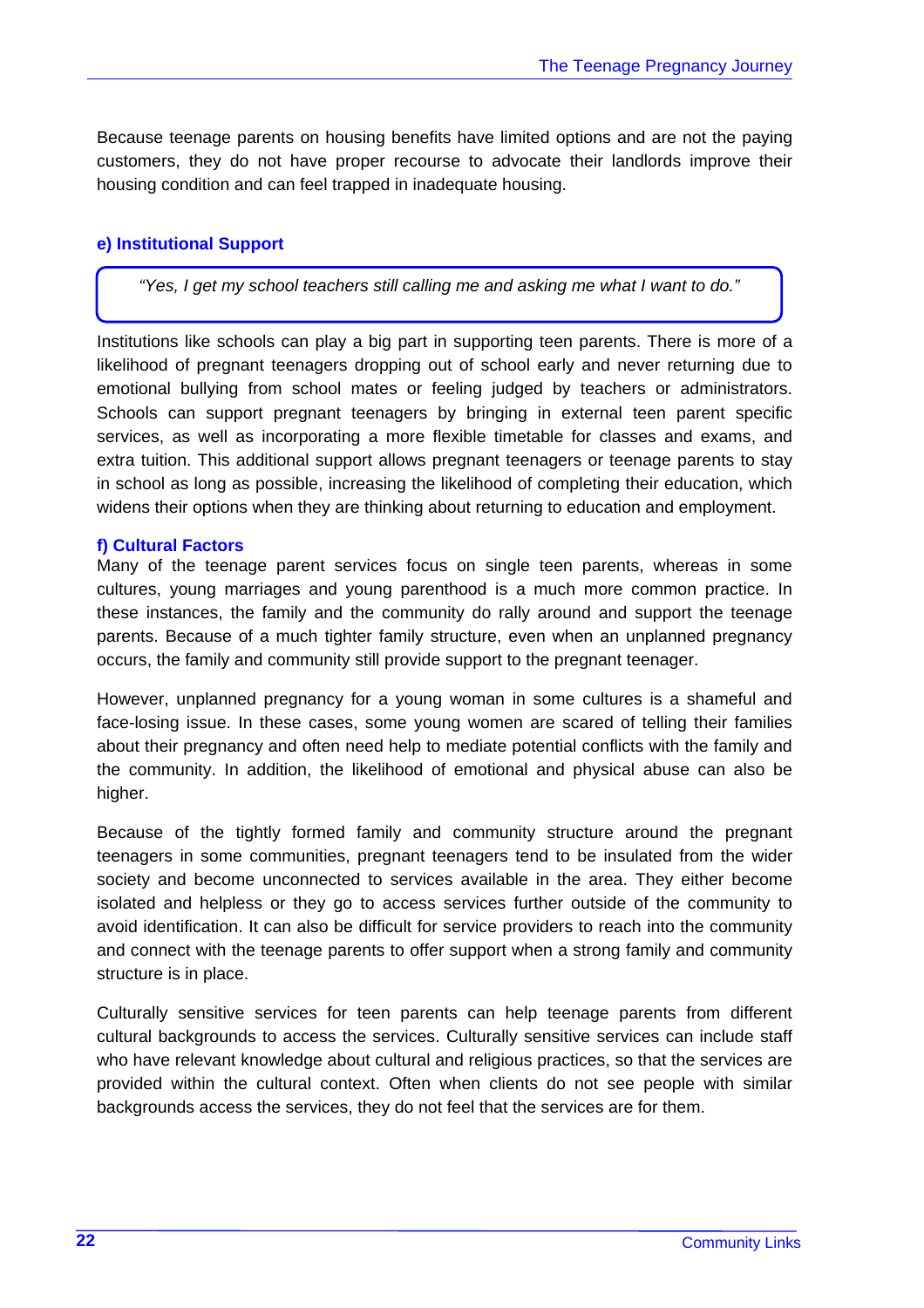# **9. Gaps Identified for Further Investigation**

#### **a) Teen parents unknown to social services**

There are questions around the teen parents or pregnant teenagers who are unknown to local social services. There are two main groups that fall under this category - teen parents from cultural backgrounds where the family and community structures are strong, and teen parents who move to or away from the borough due to variety of issues such as finding adequate housing. These teenagers tend to fall through cracks in the system because they often do not access local services because of either the strong community ties, or lack of knowledge of available services due to relocation.

Health services are the first point of contact for many of these teen parents. They are often under-utilised as a key point of entry to engage with young parents. Further investigates are needed to understand how this might work in practice. Every pregnant teenager will need some kind of health support, and because they will tend to attend regular health check-ups, this can be a useful point of access to provide information on services available to them. Creating some kind of outreach strategy in collaboration with healthcare professionals can be a very effective way of reaching out to all teen parents.

#### **b) Parenting Skills**

One topic not discussed in our research is the topic of parenting for teenage parents. Teenage parents are often overwhelmed by their circumstances and their priorities are to ensure that the baby is healthy and that the basic needs are met. Rarely teenage parents discuss their parenting philosophy, parenting styles, parenting skills, and aspirations for their children. Although there are some courses that teen parents have identified as very helpful, the number of people who have undertaken the course remains small. Engaging teenage parents to discuss their parenting skills and ideas is an important early action strategy.

#### **c) Service Providers**

Although many service workers in Newham work with teenage parents or pregnant teenagers, there are no dedicated support services for teenage parents. Some have closed as a result of the cuts to local funding. Surprisingly, many of the workers that attended our focus groups do not know each other although they all provide support services to young people. There is a need to establish a comprehensive service delivery model to enable service providers to collaborate together on providing a youth/teen parent-centred service delivery model.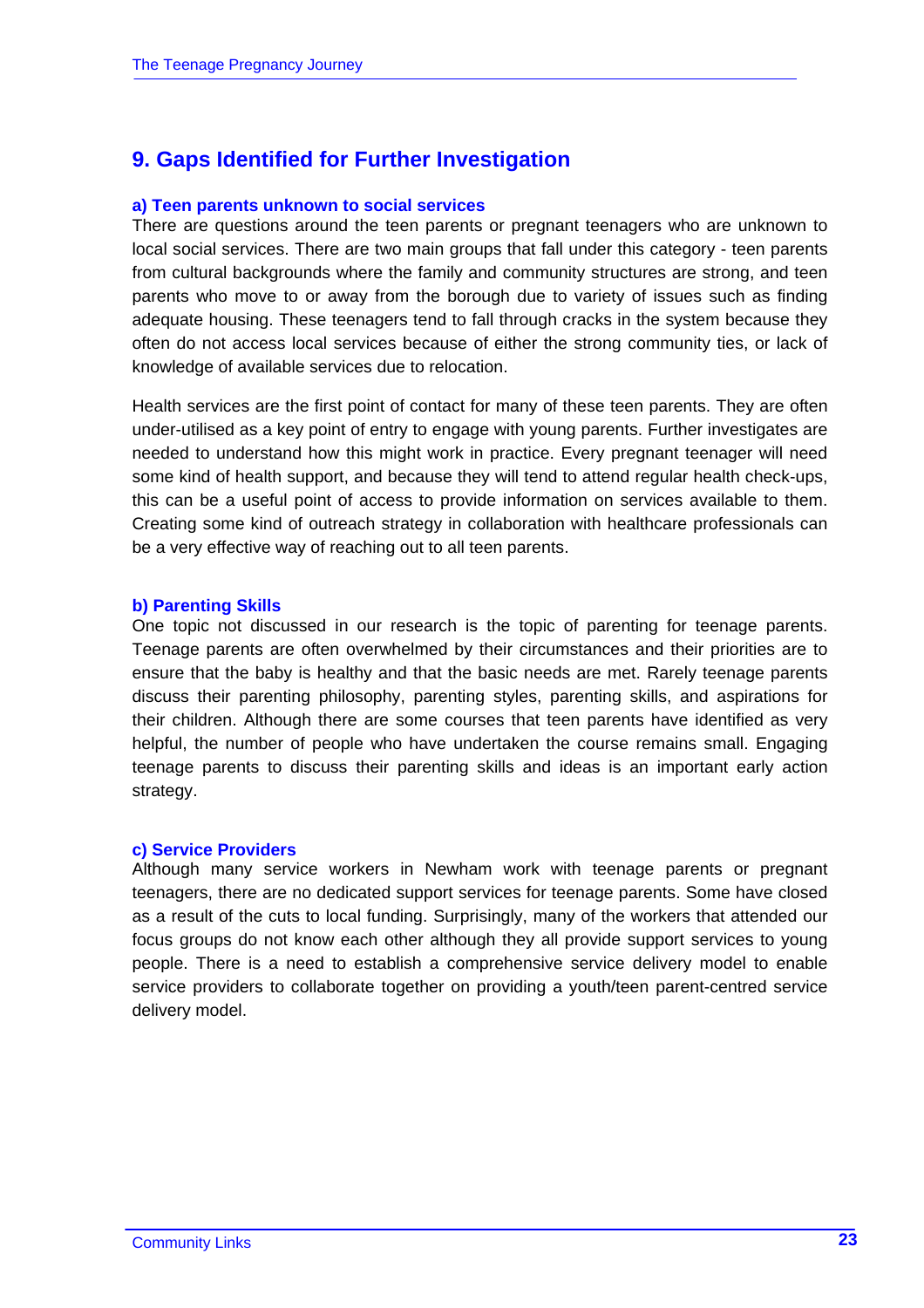# **10. Recommendations**

The following recommendations were been developed with the teen parent researchers, the teen parents we interviewed and local professionals.

## **a) Increased Information, Advice and Guidance**

- 1. Pregnant teenagers need open-minded and judgement-free advice on how to make decisions on their pregnancy, and they also need unbiased information on the options and the risks (physical and emotional) involved in each option.
- 2. More youth friendly support services specifically for pregnant teenagers and teenage parents (such as pregnant teenager specific antenatal classes or teenage parents and toddlers group) will allow pregnant teenagers or teenage parents to feel more welcomed and comfortable accessing these services and increase their uptake. Teenage parents are looking for more physical activities to participate in, such as swimming, outdoor activities, etc. This can be a more exciting way to engage teenage parents.
- 3. Young people and teenagers turn to the internet for information and assistance. Online tools can be an effective way to disseminate information and connect with young and teenage parents.
- 4. Tap into institutions or organisations that have first contact with pregnant teenagers or teenage parents, such as schools, hospitals, and GPs, to actively engage and inform the pregnant teenagers about available supports and services in Newham. Even better, use this opportunity to build a comprehensive service delivery network at the time of the first contact, so that the pregnant teenagers or teenage parents are connected and supported at the onset.
- 5. Work with existing programmes that already have established relationships with young people in the borough such as Connexions, youth clubs, and youth programmes to embed support services for pregnant teens and teen parents. These existing programmes and services have established trust with the young people, understand the context and culture, and can provide advice on making the support services more youth friendly. Provision of support services at these places will also make pregnant teens and teenage parents feel more welcome to participate.

#### **b) Support from and for families**

- 1. Emotional support for pregnant teenagers at the beginning stages of their pregnancy is important. Helping pregnant teens build an alternative support network before breaking the news to their family can be an alternative solution to those who potentially will be rejected by their family due to their pregnancy. Dedicated and specialist staff and organisations are needed to support pregnant teens in this way.
- 2. Building the capacity of families, friends, professionals and communities to support pregnant teenagers and teenage/young parents will reduce their further isolation and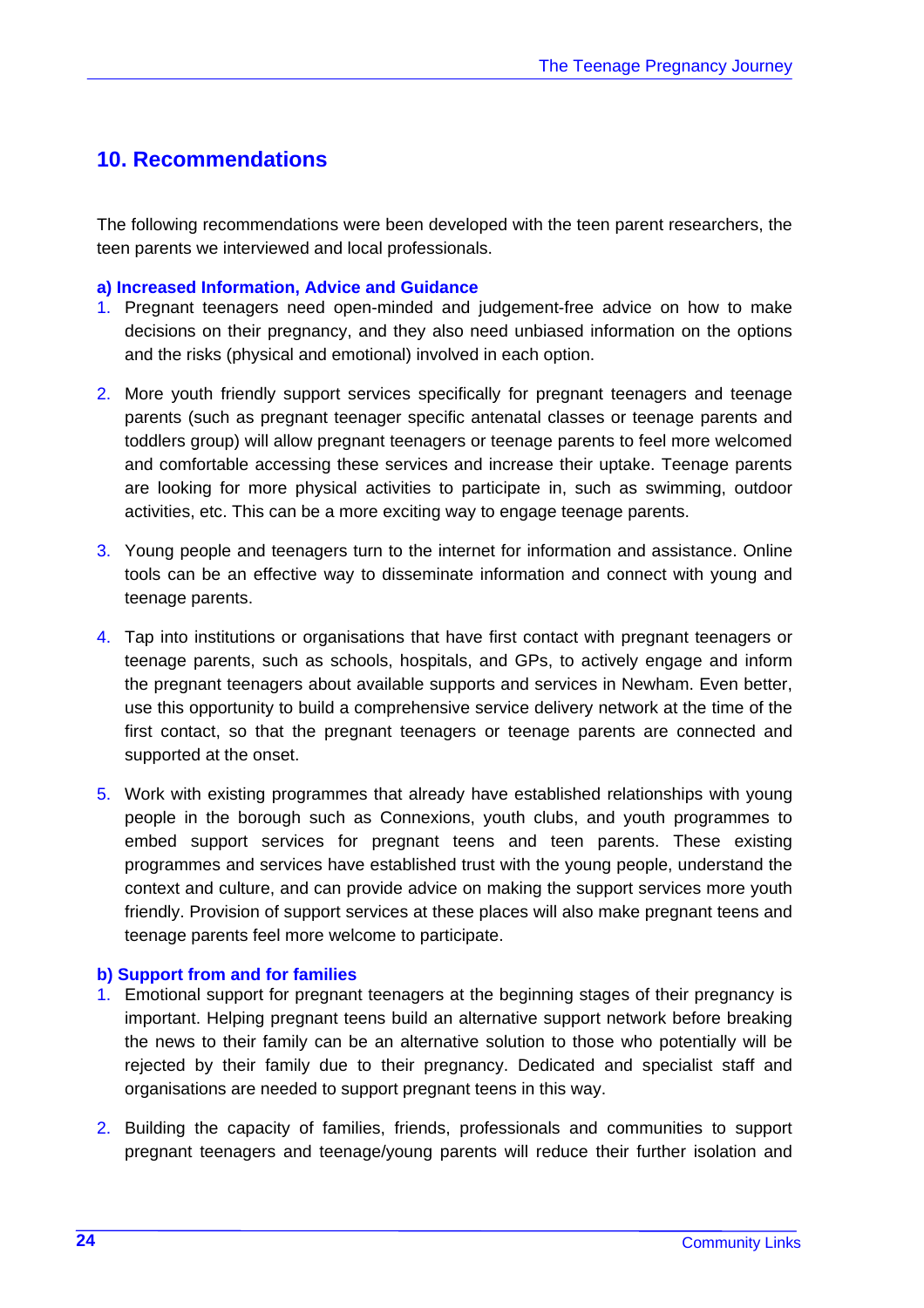enable them to plan for a better future. This again could be done through dedicated staff and organisations offering one-to-one support, IAG, as well as training course, written information e.g. pamphlets, and other forms of activities aimed at engaging and building capacity.

3. Meaningful relationships with family and friends will mean support for pregnant teenagers is sustained during pregnancy and after the birth of the baby. Therefore, supporting pregnant teenagers to build these meaningful relationships can have lasting impact for teenage parents. Better parenting and relationship courses and support from specialist organisations and staff could provide this.

#### **c) Support from professionals**

- 1. There should be a specific Teenage Parent Service in the borough, which
	- •Informs and educates young people about the realities of young parenthood
	- •Provides practical support for young teens who become pregnant parents
	- •Acts as a central conduit for the range of professionals interacting with pregnant teenagers and young parents.
- 2. Mediation and conflict resolution support services to assist pregnant teenagers to break the news of their pregnancy to their families will help reduce instances of domestic abuse.
- 3. Build the capacity of healthcare professionals to work with teenage parents in a friendly and open-minded approach to ensure that teenage parents continue to approach healthcare professionals to assist in improving the health of their babies.
- 4. Assist pregnant teenagers with planning their future (education and career planning) at the beginning stages of their pregnancy, so that they can see their education and career path beyond their pregnancy and child-caring.
- 5. A comprehensive service delivery model/network for pregnant teenagers or teenage parents in Newham would be a more effective way of supporting them, which can allow professionals to come together and discuss their support from a client-centred approach.
- 6. Culturally sensitive services for the diverse demographics of Newham are important and this will encourage the diverse population of Newham take up the services offered.
- 7. Housing needs are a major concern for teenage parents in Newham. Many teenage parents suggested that the housing benefit system should provide auditors/inspectors to ensure the quality of the housing is up to a basic housing standard and to assist in advocating to landlords to provide housing conditions that meet the standard.
- 8. To reach those teenage parents who are not connected to the system, deliver direct outreach through informal community and faith based groups. In our experience, this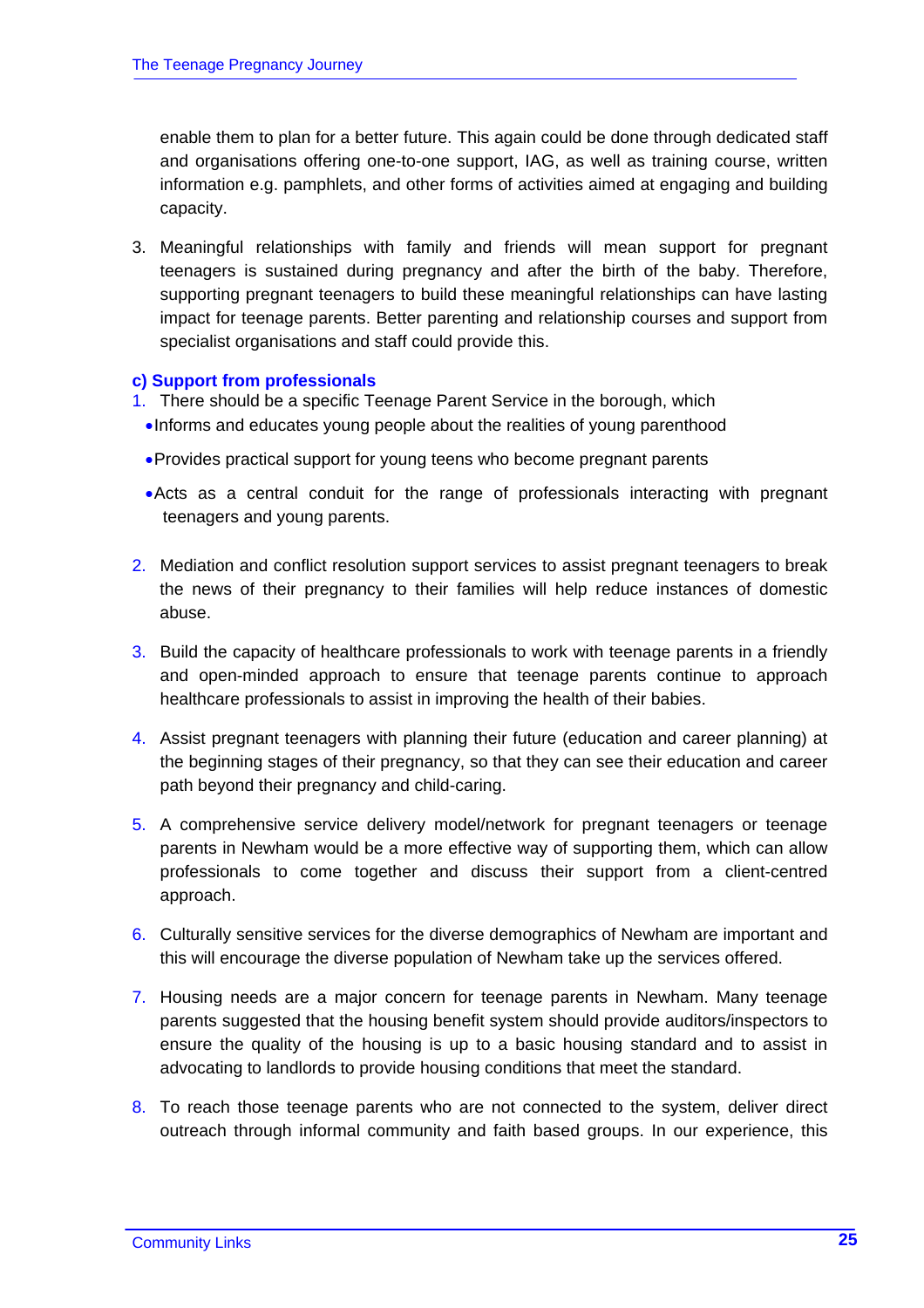can be an effective way to connect with the diverse target audience in Newham and offer information on available services in a non-threatening way.

9. Teenage parents and pregnant teenagers have relied heavily on youth services such as Connexions to provide important advice and information, although many of these service providers do not provide dedicated services to teenage parents. To support the social and emotional needs of teenage parents, the borough needs to consider commissioning teen-parent specific support services.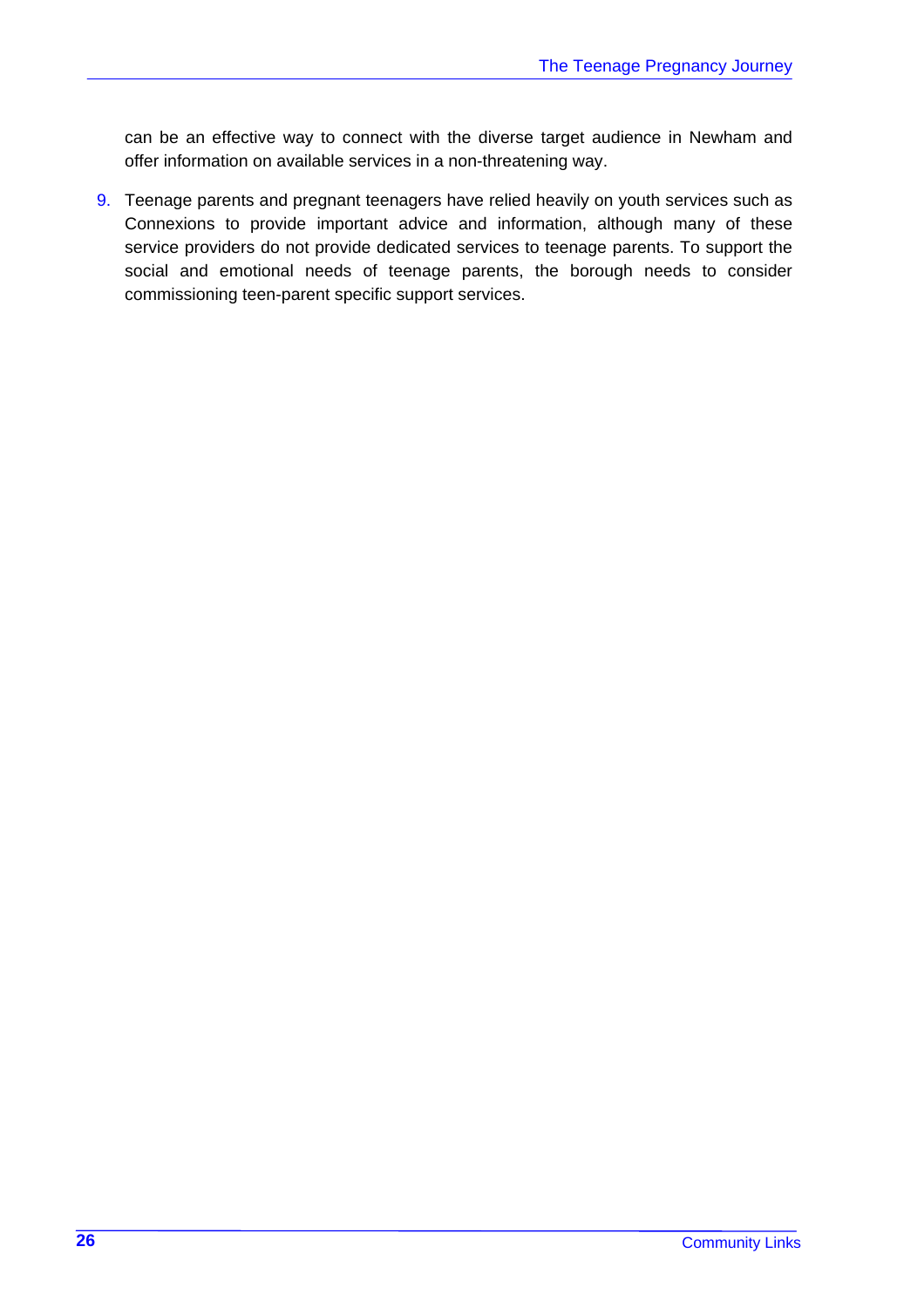# **Appendix One: Teen Parent Interview Questionnaire**

#### **Pregnancy Experience**

#### **When you first found out that you are pregnant:**

- 1. When you first found out that you are pregnant, what are the things did you think about or worry about?
- 2. What was it like telling your family or friends that you are pregnant? How did they react to the news? Did your friend or family give you any support?
- 3. How did you deal with their reactions?

#### **During Your Pregnancy:**

- 1. Did you try getting support and services (like housing benefits, parenting support, etc.) during your pregnancy? *IF YES*: What did you try to get? What was your experience like getting the support and services? *IF NOT:* why not?
- 2. Did you get regular health care services during your pregnancy? If not, why not? Was your health care experience good or bad? Why good or why bad?
- 3. Did you go to antenatal classes or get information about having a baby? Where did you go? What was it like?
- 4. What did you worry about during your pregnancy?
- 5. What kind of support did you get from you families during your pregnancy? What about friends?

#### **After giving birth:**

- 1. What was it like having a baby to care for in the beginning? What about now?
- 2. What were some of the things that you needed help with?
- 3. Did you ask anyone for this help? Why or why not?
- 4. Did you see any changes in your family and friends since you had the baby? What was your relationship like with your family and friends now? What kind of support did you get from them?
- 5. What changes did you notice in yourself since you had the baby?
- 6. Is the baby's father in your life? What is your relationship with the baby's father like? What kind of support did you get from the father?
- 7. When do you think you would be ready to go back to work and/or education? (e.g. baby at X months old…etc)
- 8. Did you try getting information or support about going back to work or school? If yes, tell us about your experience. (e.g. Where did you get the information? Was the information or the support helpful? How was it helpful? If not helpful, how can it be improved?)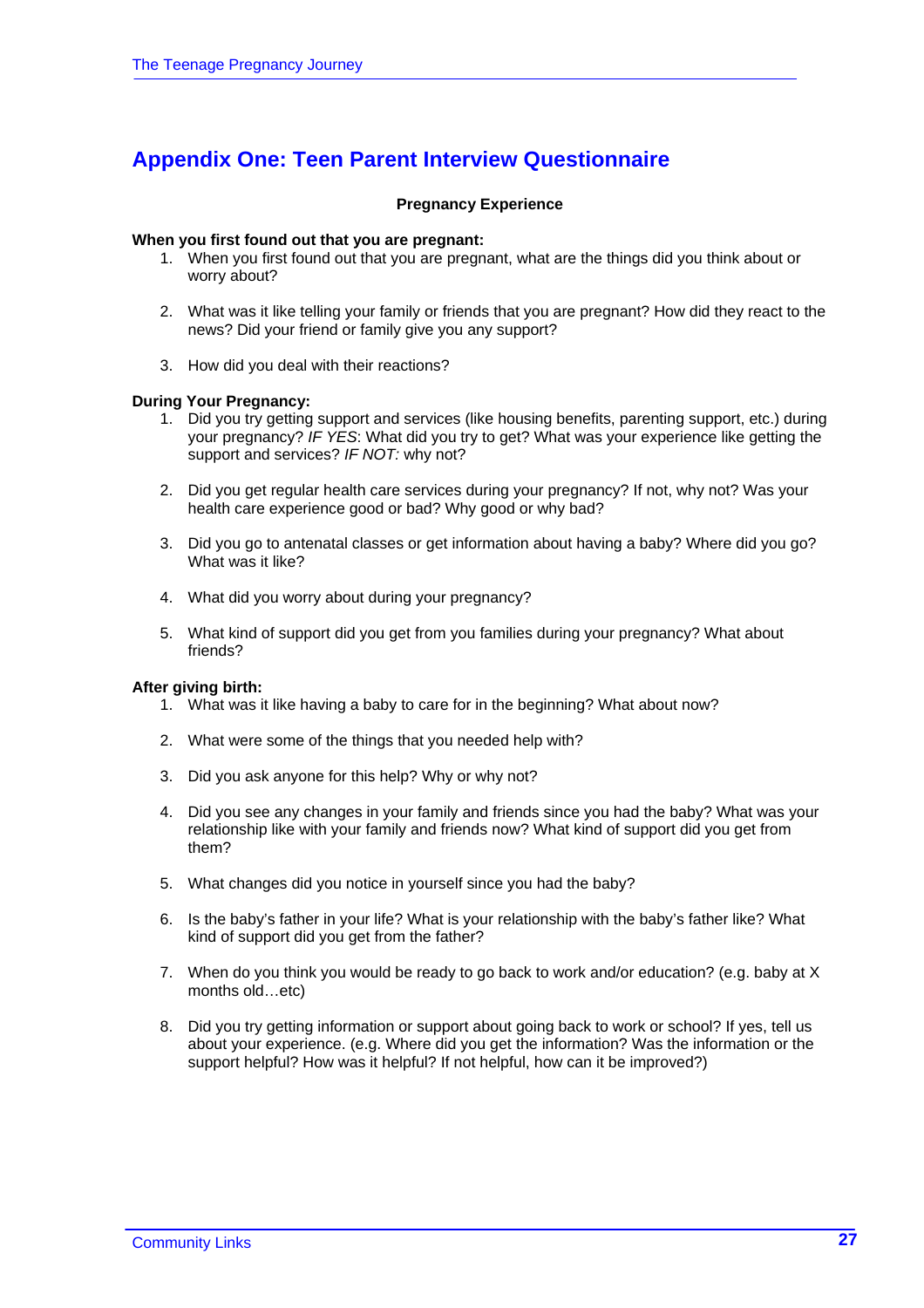#### **Supports**

#### *Family and Friends Supports*

- 1. What kind of things did you wish your family and friends have helped you with when…
	- You first found out you are pregnant:
	- During your pregnancy:
	- **After you have given birth:**
- 2. Why do you think your friends or family were not able to provide those support?

#### *Housing*

- 1. Can you tell me about your experience in finding a suitable place to live?
- 2. Can you tell me about your housing situations and condition? Are you on housing benefits? (e.g. on your own, with parents, with partner, on housing benefits, AND/OR one-bedroom, two-bedroom, nice, not so nice…etc)
- 3. Can you tell me about your experience in dealing with your landlords?

#### *Teen Parent Friendly Health Care Supports*

- 1. Did you go to any family activity groups or places like mothers and toddlers group or Sure Start Centres? *If YES*, what was it like? *If NOT*, why not?
- 2. What do you do when worry about your baby's health?
- 3. Do you think about your own health? How do you take care of yourself and how do you get information about that?

#### *Childcare*

- 1. Do you know where you can get childcare information? Where did you look?
- 2. What childcare information are you looking for? (e.g. how to pay for, who to go to…etc.)
- 3. What are some of the challenges you face in arranging childcare?

#### *Young Parents and Children Friendly Social Places*

- 1. What would make you and your baby feel welcome in services or groups like the mothers and toddlers groups?
- 2. What kind of social activities would you like to do with your baby?
- 3. Where do you meet other young parents?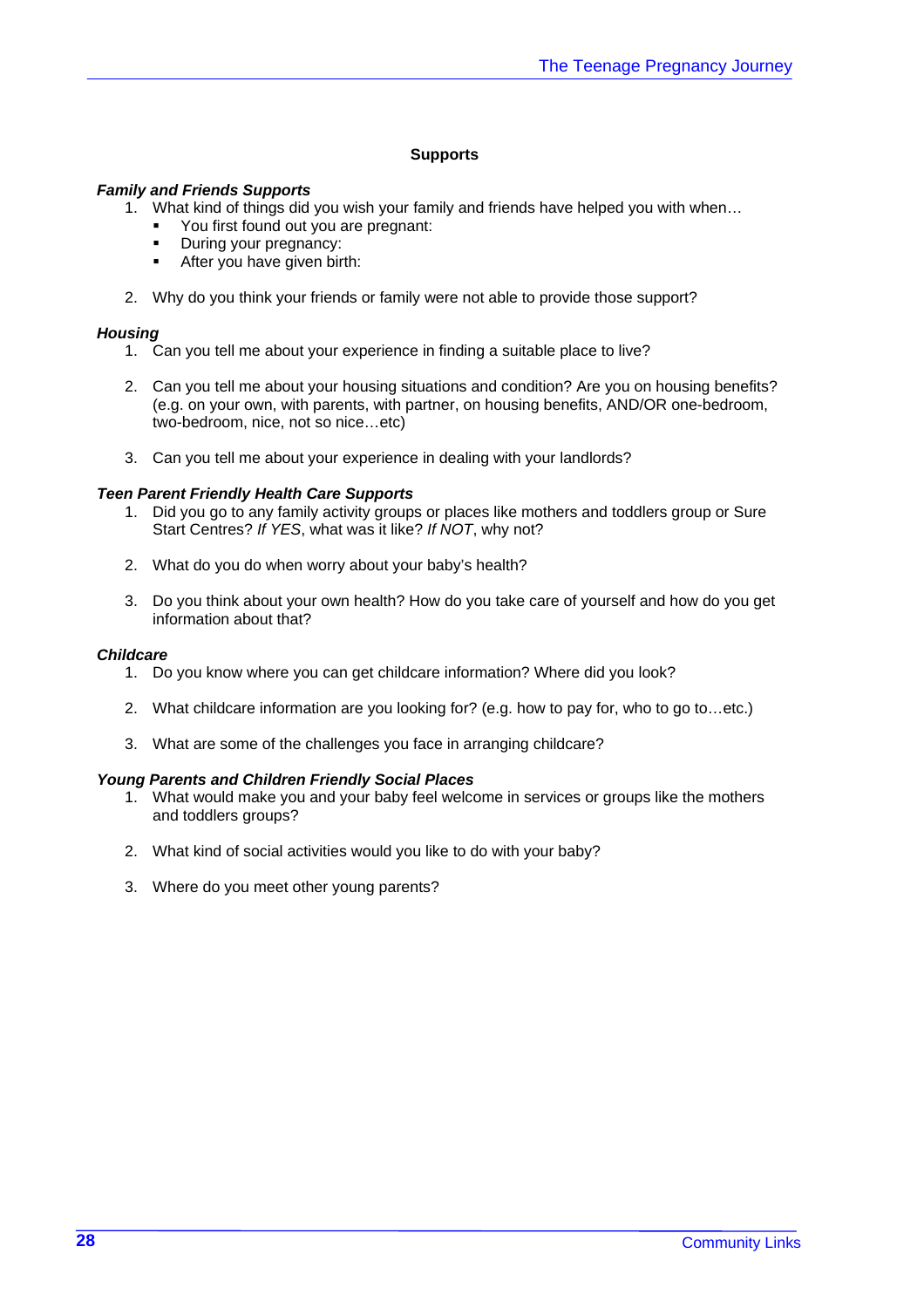# **Appendix two: Professional Focus Group**

## **Mapping the Social and Emotional Wellbeing Needs**

Mapping out the journey of a teen parent from pregnant to having the baby to returning to work or employment.

Put up a long stretch of journey map (a line marked with three points of the major events: Finding out pregnancy, delivering the baby, ready to return to education or employment) with three periods, Antenatal/Pregnancy period, Caring for the baby.

1. From your experience of working with, supporting teen parents. What are some of the emotional and social experience of teen parents in their journey of pregnancy and mother/fatherhood? Worries, supports, thinking, etc.

Explore and debrief what people have put up.

#### **Receiving Support**

- 2. Where or from whom do teen parents in Newham typically get emotional and social supports in Newham?
- 3. Which supports are difficult to find in Newham?
- 4. What other support teen parents have come to ask you for?
- 5. Where can they get this support?
- 6. Emotional Support for Family and Friends? What kind of social and emotional support their friends and family need?

#### **Culture Needs**

7. In Newham we have a very diverse population, what are some of the cultural considerations for teen parents in their pregnancy journey? What do we NOT know about?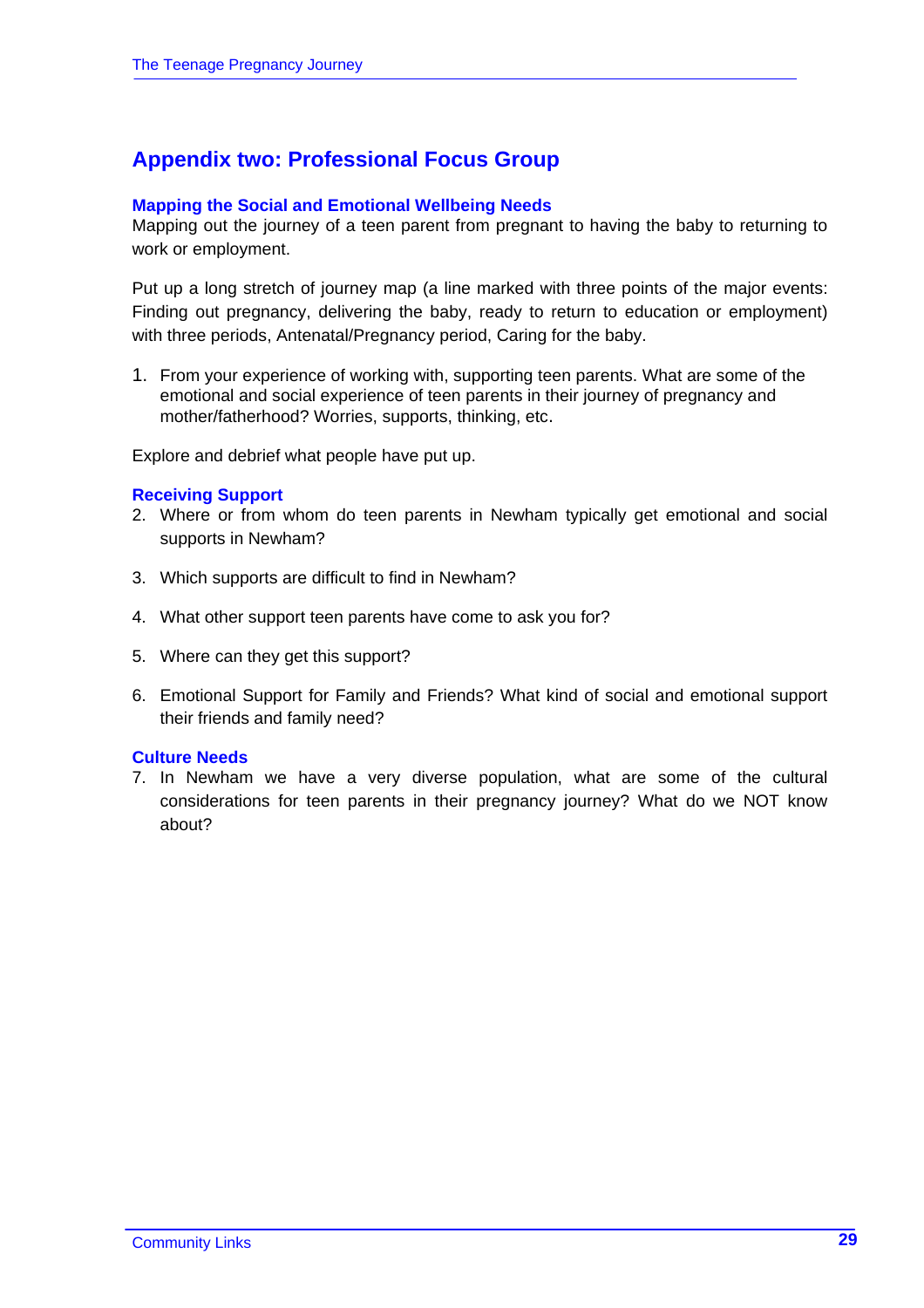# **Contact**

For more information about this project and the Community Links approach please contact:

# **WeiHsi Hu**

Consultancy & Training Manager Community Links 105 Barking Road, London E16 4HQ

t: 020 7473 9658 (direct line) t: 020 7473 2270 (switchboard) e: weihsi.hu@community-links.org

# **About Community Links**

Community Links is an innovative charity running community-based projects in east London. We have helped over 30,000 vulnerable children, young people and adults every year, with most of our 60 projects delivered in Newham, one of the poorest boroughs in Europe. We pioneer new ideas and ways of working locally and share the learning nationally with other practitioners, policymakers and the press.

## **Consultancy Services**

Our consultancy services and approaches are grounded in over 30 years of delivering community-based projects in east London. We share our learning by providing practitionerled research and evaluation, organisational development, community engagement, and bespoke skills training services.

Since 2003 we have worked with over 80 organisations across the UK, helping communities achieve their own potentials through capacity building, knowledge development, and community engagement. We share our expertise, experience, and network through a participatory skills-building approach so that we leave behind an enabled and selfsustaining community.